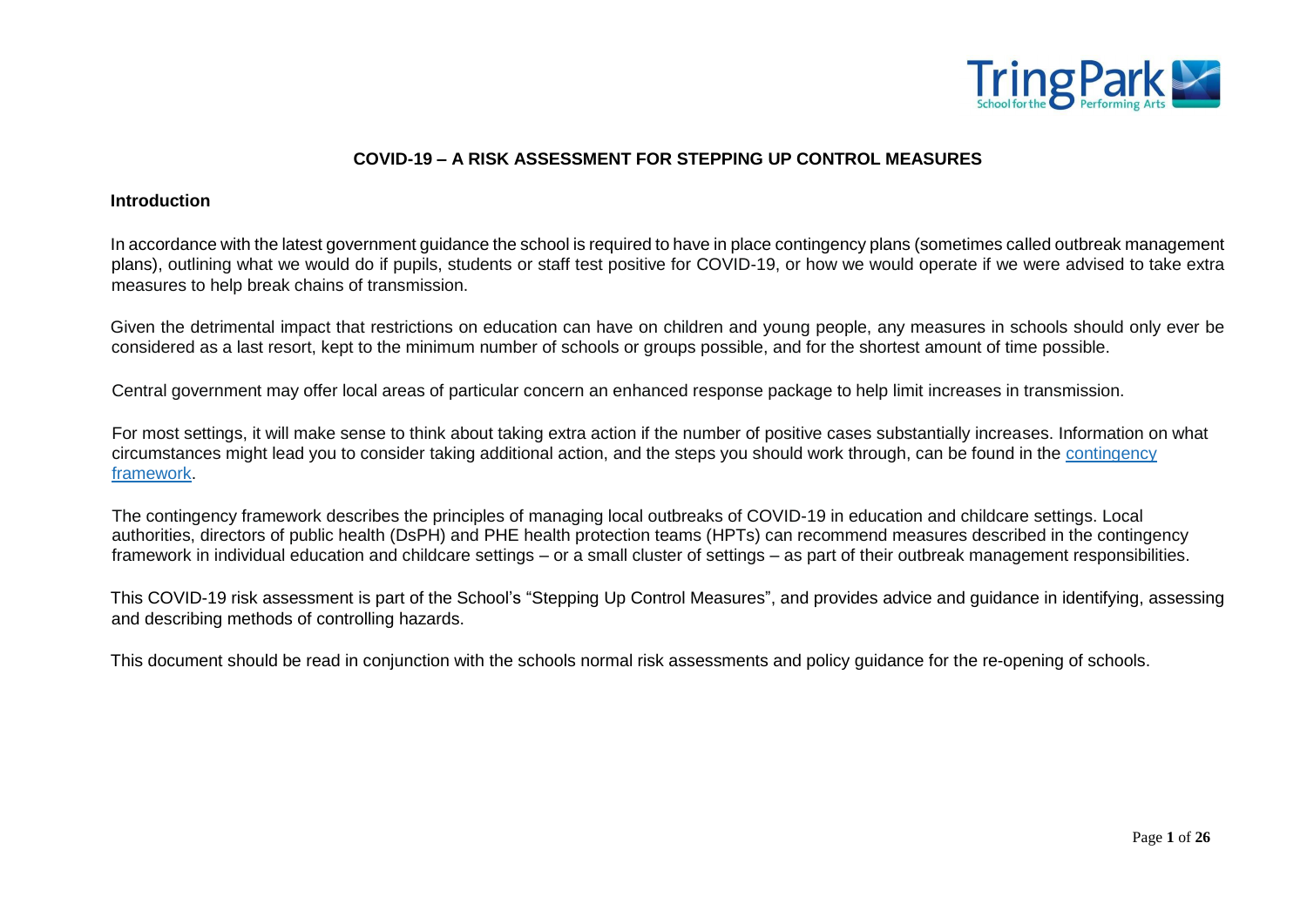

## **Overall Risk Assessment in the COVID-19 Environment**

|   | <b>Hazard</b>                                                                               | <b>Control measures</b>                                                                                                                                                                                | <b>Outcome</b>                                                                                | <b>Remarks / Re-</b><br>assessment                               |
|---|---------------------------------------------------------------------------------------------|--------------------------------------------------------------------------------------------------------------------------------------------------------------------------------------------------------|-----------------------------------------------------------------------------------------------|------------------------------------------------------------------|
| A | Safeguarding policy and procedures not updated and<br>or staff and pupils not feeling safe. | Safeguarding policies and<br>associated documents updated<br>based on latest guidance.<br>Covid-19 Annex created.                                                                                      | Policies assessed by SLT and<br>approved by governors                                         | Polices updated<br>based on the<br>latest government<br>guidance |
| B | Government advice not being regularly accessed,<br>assessed, recorded and applied.          | Guidance is being accessed on<br>a daily basis by SLT, shared and<br>considered at Steering /<br><b>Vocational Directors and</b><br>Academic Heads of Years and<br>Subject Leads and with<br>governors | The schools is currently fully up to<br>date with current guidance                            | Ongoing                                                          |
| C | Unions not consulted over plans.                                                            | Union reps will be consulted                                                                                                                                                                           | SLT consultation throughout<br>process                                                        | Ongoing                                                          |
| D | Changes not regularly communicated to staff, pupils,<br>parents and governors               | Regular communications are<br>undertaken by the Principal                                                                                                                                              | Regular communications are<br>ongoing and information<br>disseminated through<br>departments. | Ongoing                                                          |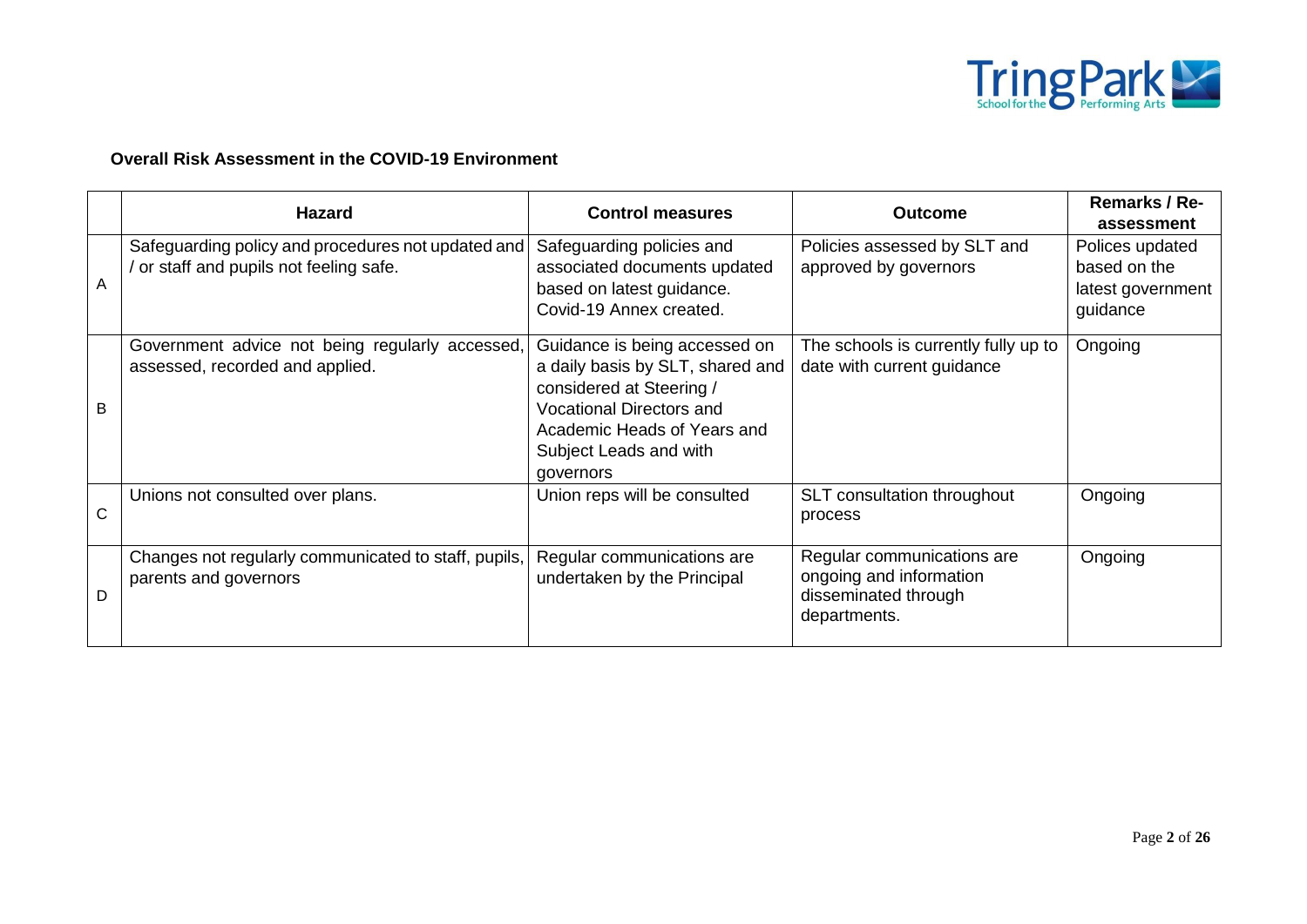

| E | Changes to assessments, procedures and other<br>important matters not reviewed by Governors                   | Governors have received regular<br>briefing updates. Regular<br>briefings have continued<br>Governors are also receiving and<br>encouraged to attend the Free<br><b>AGBIS webcasts</b> | Governors will continue to receive<br>regular briefings                                                                 | Governors have<br>been kept advised<br>throughout the<br>new lockdown<br>period with regular<br>briefing updates<br>via the Principal |
|---|---------------------------------------------------------------------------------------------------------------|----------------------------------------------------------------------------------------------------------------------------------------------------------------------------------------|-------------------------------------------------------------------------------------------------------------------------|---------------------------------------------------------------------------------------------------------------------------------------|
| F | Insurers not consulted with school's re-opening and<br>/ or amended plans                                     | Insurers have been advised and<br>meeting scheduled to discuss in<br>further detail.                                                                                                   | Ongoing – further communications<br>sent to Insurers to advise the<br>school is planning to fully re-open<br>in January | Ongoing                                                                                                                               |
| G | Suspended services and subscriptions not re-set.                                                              | Subscription services have been<br>maintained during the current<br>period so no loss of service                                                                                       | Business as normal                                                                                                      | Ongoing                                                                                                                               |
| н | Access to school not controlled effectively and visitor<br>(if allowed) details not recorded.                 | Full access controls will be in<br>place to control visitors onto the<br>school site.                                                                                                  | Normal term time access control,<br>via the Main gate will be in<br>operation.                                          | Ongoing                                                                                                                               |
|   | Staff and pupils not being reminded and checked to<br>ensure they are complying with hygiene and SD<br>rules. | Regular reminders will be<br>undertaken                                                                                                                                                | In class reminders will be<br>undertaken and escalated to<br>parents as required                                        | Ongoing                                                                                                                               |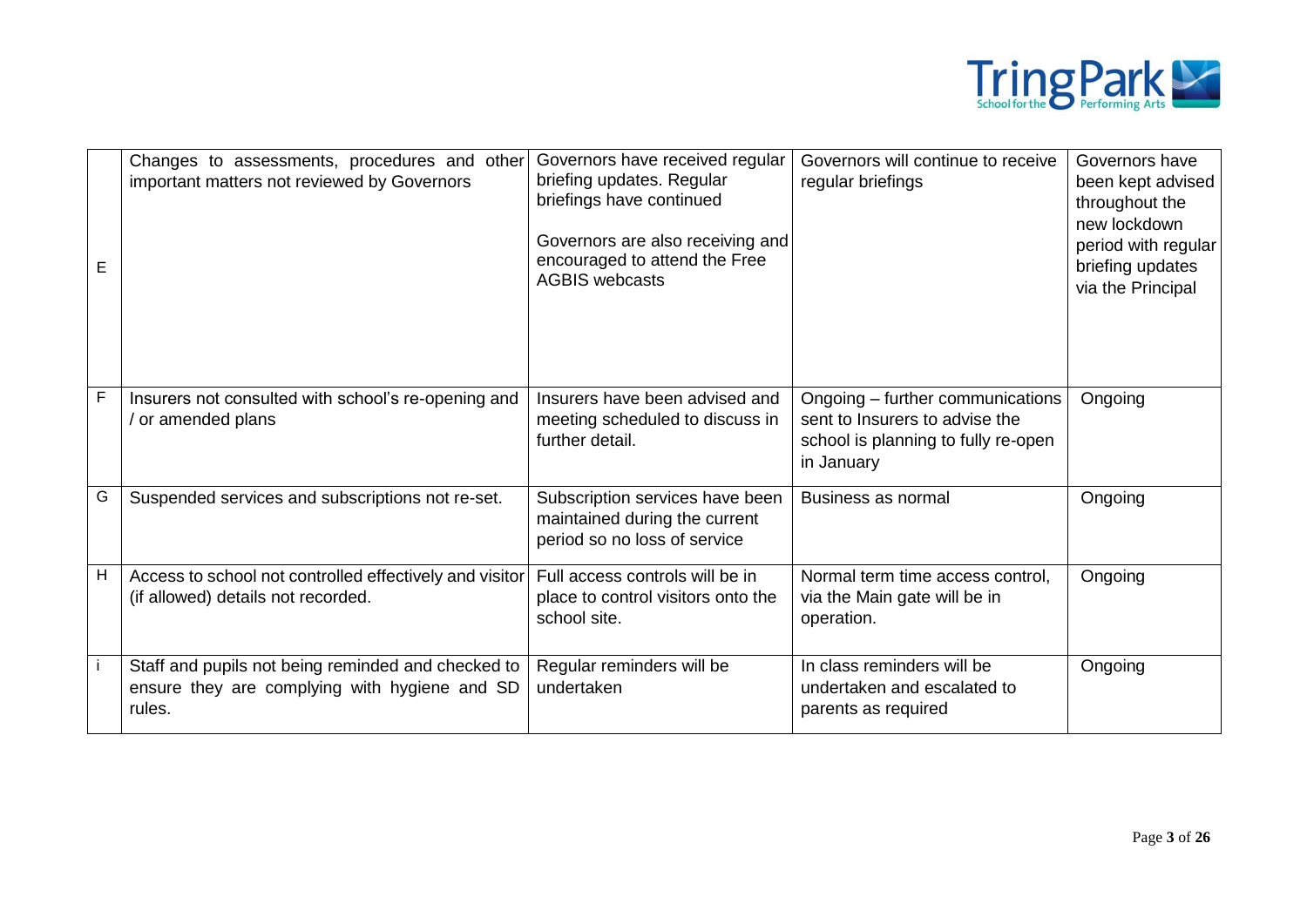

|   | Insufficient supplies of hygiene materials and not<br>being suitably placed.                                                                                                                                                | Stock levels will be checked on a<br>regular basis                                                                                                                 | Stocks are currently in place and<br>additional stocks are being<br>ordered.                                                                                                                                                                                                | Ongoing                                                                                                                           |
|---|-----------------------------------------------------------------------------------------------------------------------------------------------------------------------------------------------------------------------------|--------------------------------------------------------------------------------------------------------------------------------------------------------------------|-----------------------------------------------------------------------------------------------------------------------------------------------------------------------------------------------------------------------------------------------------------------------------|-----------------------------------------------------------------------------------------------------------------------------------|
| K | Insufficient or unsuitable cleaning regime - lack of<br>regularly re-assessment and revision to high risk<br>areas such as toilets, door handles, keypads,<br>switches, hand rails and regularly used hard<br>surfaces etc. | Regular inspections of the<br>cleaning routine will be<br>undertaken by the Head of<br>estates and Caretaker to ensure<br>appropriate standards are being<br>met   | Routine checks / inspections in<br>place. Cleaning taking place<br>during the summer vacation<br>period. Enhanced cleaning across<br>the school day will be introduced<br>From 4th January and will be kept<br>in place until such times as<br>government guidance advises. | Enhanced<br>cleaning has been<br>maintained during<br>the new lockdown<br>period and will<br>continue once the<br>new term starts |
|   | High risk areas not being regularly monitored<br>(including boarding areas) for hygiene.                                                                                                                                    | Introduce enhanced cleaning<br>within school, including cleaning<br>frequently touched surfaces<br>often, using standard products<br>such as detergents and bleach | Monitoring in place.                                                                                                                                                                                                                                                        | Enhanced<br>cleaning / fogging<br>in place and will<br>be maintained                                                              |
| M | No contingency plans in place for the transition to<br>full opening (or re-closing) including rapidly sharing<br>updates and decisions.                                                                                     | SLT undertake regular catch up<br>meetings (via MT if required to<br>ensure that ideas and plans are<br>shared and kept up to date                                 | Regular meetings ongoing                                                                                                                                                                                                                                                    | Ongoing                                                                                                                           |
| N | All hazards identified properly mitigated and<br>regularly re-assessed?                                                                                                                                                     | The is an ongoing process and<br>will be reviewed on a regular<br>basis<br>by SLT                                                                                  | Review process ongoing                                                                                                                                                                                                                                                      | Ongoing                                                                                                                           |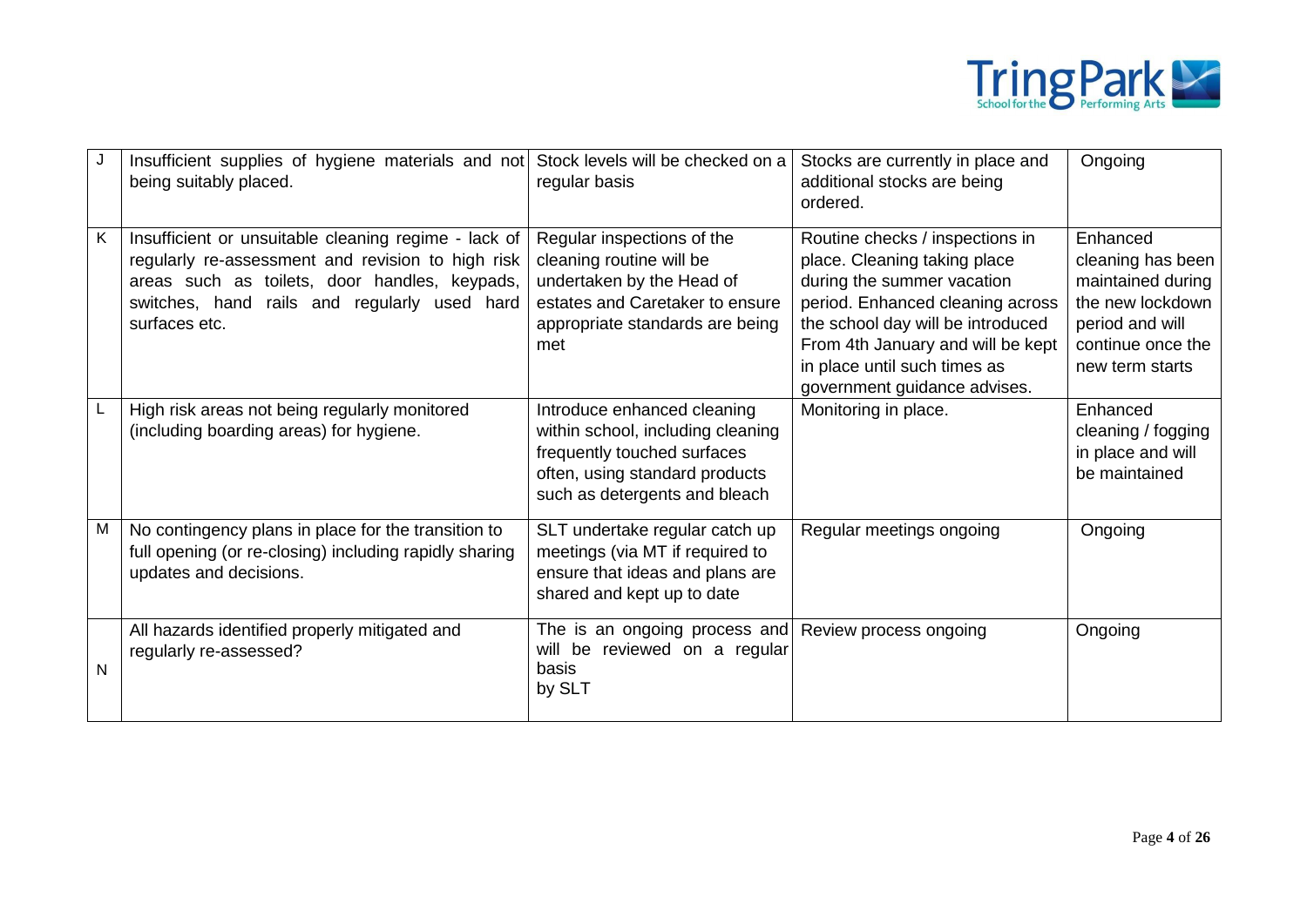

## **Pupils, Parent and Staff Risk Assessment in the COVID-19 Environment**

|                | <b>Hazard</b>                                                                                                                                                                         | <b>Control Measures</b>                                                                                                                                                                                                                | <b>Outcome</b>                                                     | Remarks / Re-<br>assessment                                                             |
|----------------|---------------------------------------------------------------------------------------------------------------------------------------------------------------------------------------|----------------------------------------------------------------------------------------------------------------------------------------------------------------------------------------------------------------------------------------|--------------------------------------------------------------------|-----------------------------------------------------------------------------------------|
|                | Communication channels not working and not<br>being reviewed. (Email, text, Facebook etc.).                                                                                           | The IT department are<br>undertaking regular routine<br>maintenance and system<br>updates as required                                                                                                                                  | Normal routine checks /<br>inspections ongoing                     | Ongoing                                                                                 |
| $\overline{c}$ | Lack of a robust feedback and reply system to<br>ensure best practice and two-way communications<br>for pupils, parents, staff and governors                                          | Normal communications will<br>resume with pupils, parents,<br>staff and governors, where<br>required the school will continue<br>to maintain and offer Microsoft<br>Teams.                                                             | The school will continue with the<br>MT platform where appropriate | Ongoing, along<br>with other<br>approved virtual<br>platforms to be<br>used as required |
| 3              | No Governor and / or SLT member for school /<br>department nominated to be responsible for<br>COVID-19 matters. Governor / SLT members'<br>contact details not known and not on call. | The Chair of Governors and<br>Principal are in regular<br>communication on matters<br>relating to COVID-19. Governors<br>details are clearly available on<br>the OneDrive system and SLT<br>member contact details have<br>been shared | Regular meetings ongoing                                           | ongoing                                                                                 |
| 4              | No system to communicate with parents and staff<br>that have not returned to school for fear of<br>infection.                                                                         | From January attendance at<br>school will be mandatory and<br>pupil attendance will be<br>resumed and monitored in<br>accordance with government<br>guidelines.                                                                        | System in place.                                                   | Attendance from<br>January<br>mandatory -<br>Ongoing                                    |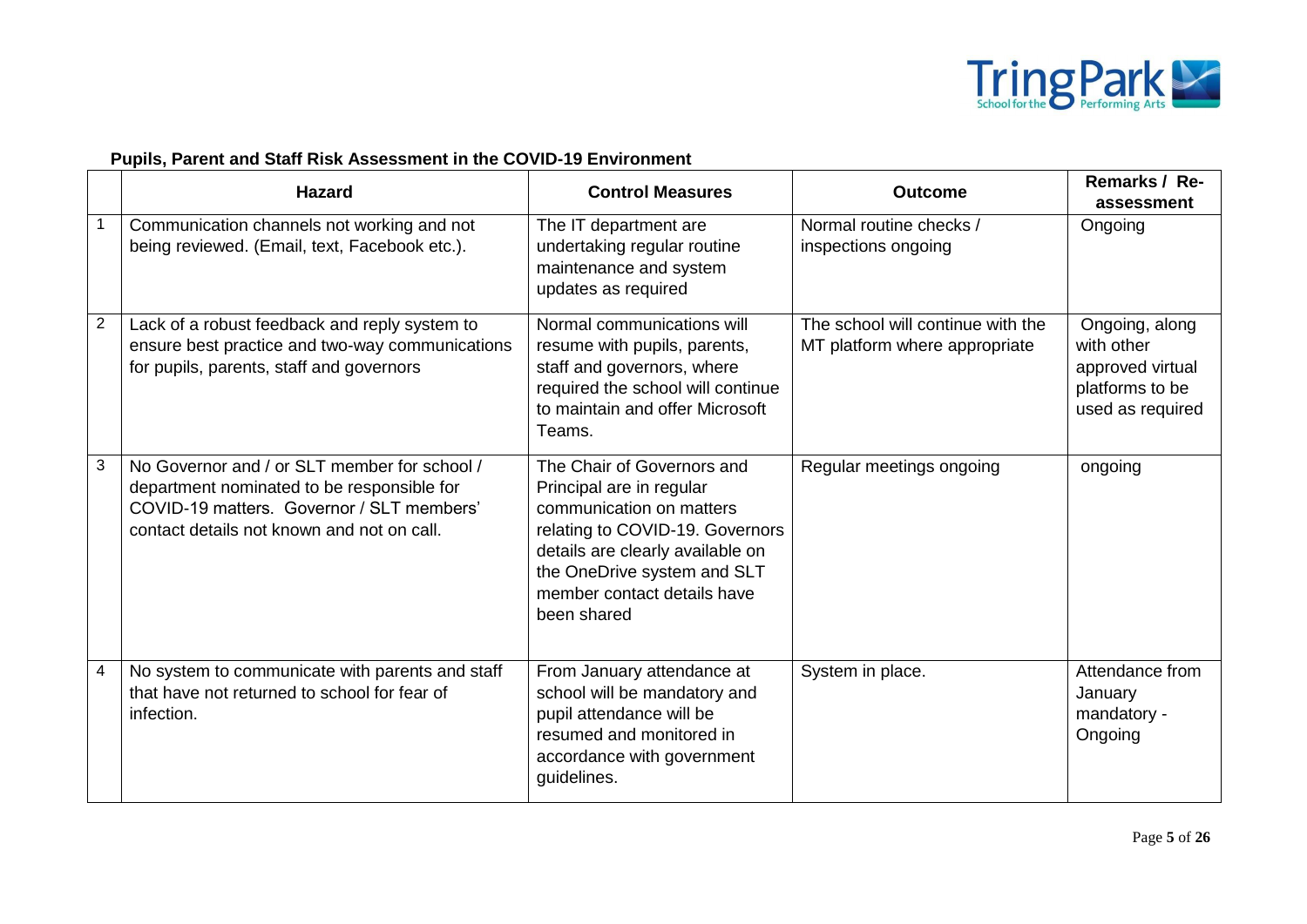

|                |                                                                                                                           | Staff attendance will be<br>managed through the schools<br>attendance & absence policies.<br>Communication with parents will<br>continue as normal via iSAMS,<br>email, letter and phone.                                                                                                                                                                                                                                                                                                                                                         |                                                                                                                                                                                                                                                                                                                                                                                                                                                            |                                                                         |
|----------------|---------------------------------------------------------------------------------------------------------------------------|---------------------------------------------------------------------------------------------------------------------------------------------------------------------------------------------------------------------------------------------------------------------------------------------------------------------------------------------------------------------------------------------------------------------------------------------------------------------------------------------------------------------------------------------------|------------------------------------------------------------------------------------------------------------------------------------------------------------------------------------------------------------------------------------------------------------------------------------------------------------------------------------------------------------------------------------------------------------------------------------------------------------|-------------------------------------------------------------------------|
| $\overline{5}$ | Lack of knowledge of where pupils / staff have<br>travelled from (other than home and school).                            | Pupils and staff attending school<br>asked to the report if they travel<br>to any high risk areas.                                                                                                                                                                                                                                                                                                                                                                                                                                                | School informed of any potential<br>risk.                                                                                                                                                                                                                                                                                                                                                                                                                  | To be kept under<br>review                                              |
| $\,6$          | Lack of rules / procedures for hygiene standards for<br>staff and pupils - and failure to adequately enforce<br>standards | Based on current government<br>guidelines, Clear guidance on<br>hygiene will be circulated to<br>staff, pupils and parents and<br>monitored on an ongoing basis<br>and adapted / updated in<br>accordance with government<br>guidelines<br><b>Face coverings</b><br>Face coverings help protect the<br>wearer and others against the<br>spread of infection because they<br>cover the nose and mouth, which<br>are the main confirmed sources<br>of transmission of COVID-19.<br>Where pupils in year 7 (which<br>would be children who were aged | Additional signage to be<br>introduced and updated as<br>required.<br>introduce enhanced cleaning,<br>including cleaning frequently<br>touched surfaces often, using<br>standard products such as<br>detergents and bleach<br>COVID-19: cleaning<br>of<br>non-<br>healthcare settings guidance<br>Visitors and parents requested<br>must wear face coverings if<br>visiting the school.<br>Face coverings will be required<br>when travelling on dedicated | Face coverings: -<br>Latest<br>government<br>guidance to be<br>followed |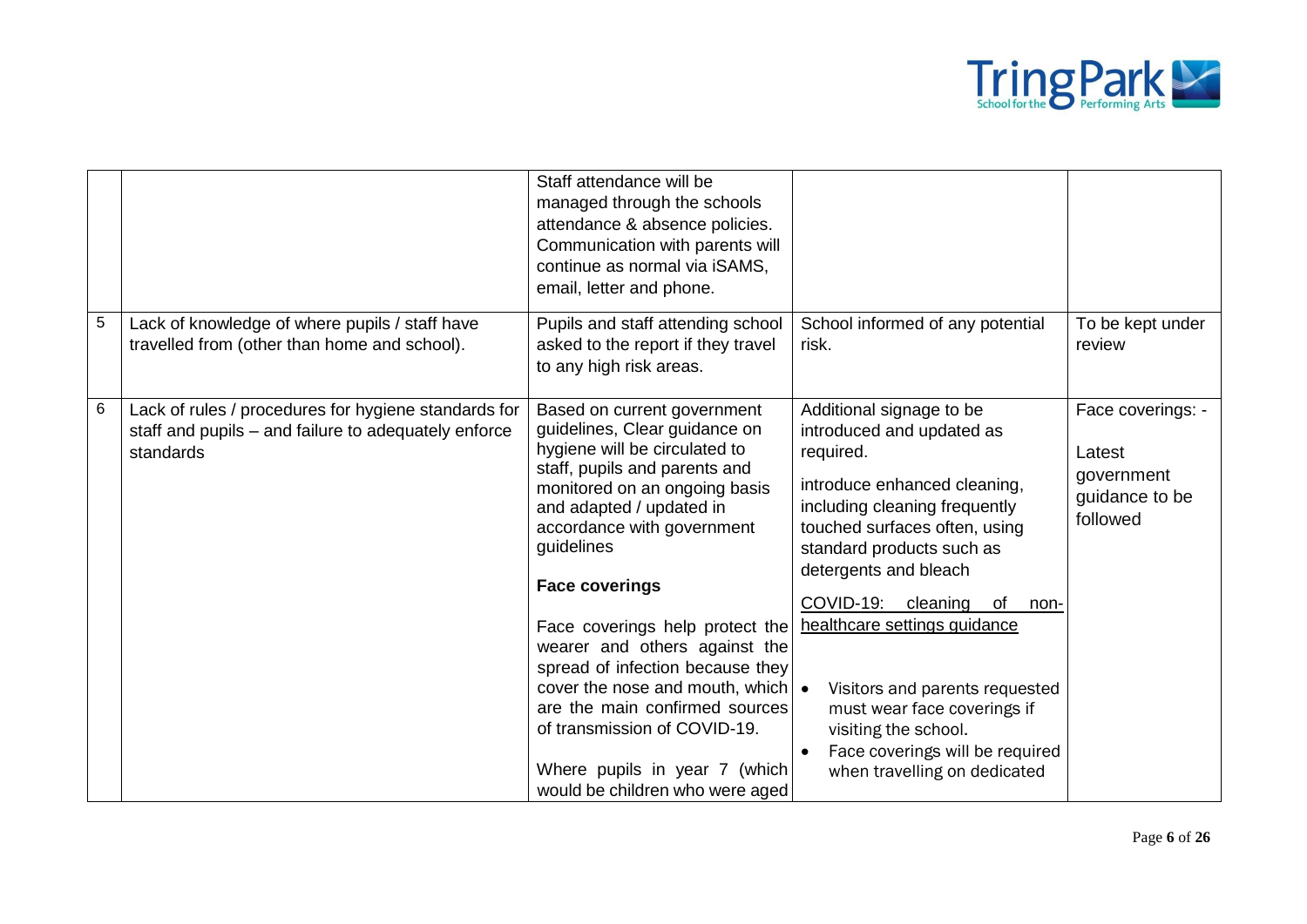

|  | 11 on 31 August 2021) and above     | transport to school (i.e. the |  |
|--|-------------------------------------|-------------------------------|--|
|  | are educated, we recommend          | school minibus).              |  |
|  | that face coverings should be       |                               |  |
|  | worn by pupils, staff and adult     |                               |  |
|  | visitors when moving around the     |                               |  |
|  | premises, outside of classrooms,    |                               |  |
|  | such as<br>in corridors<br>and      |                               |  |
|  | communal areas. This is a           |                               |  |
|  | temporary measure.                  |                               |  |
|  |                                     |                               |  |
|  | From January 4th, we also           |                               |  |
|  | recommend that in those schools     |                               |  |
|  | where pupils in year 7 and above    |                               |  |
|  | are educated, face coverings        |                               |  |
|  | should be worn in classrooms.       |                               |  |
|  | This does not apply in situations   |                               |  |
|  | where wearing a face covering       |                               |  |
|  | would impact on the ability to take |                               |  |
|  | part in exercise or strenuous       |                               |  |
|  | activity, for example in PE         |                               |  |
|  | lessons. This will also be a        |                               |  |
|  | temporary measure.                  |                               |  |
|  | Pupils in these schools must also   |                               |  |
|  | wear a face covering when           |                               |  |
|  | travelling on public transport and  |                               |  |
|  | should wear it on dedicated         |                               |  |
|  | transport to and from school.       |                               |  |
|  |                                     |                               |  |
|  | We would not ordinarily expect      |                               |  |
|  | teachers to wear a face covering    |                               |  |
|  | in the classroom if they are at the |                               |  |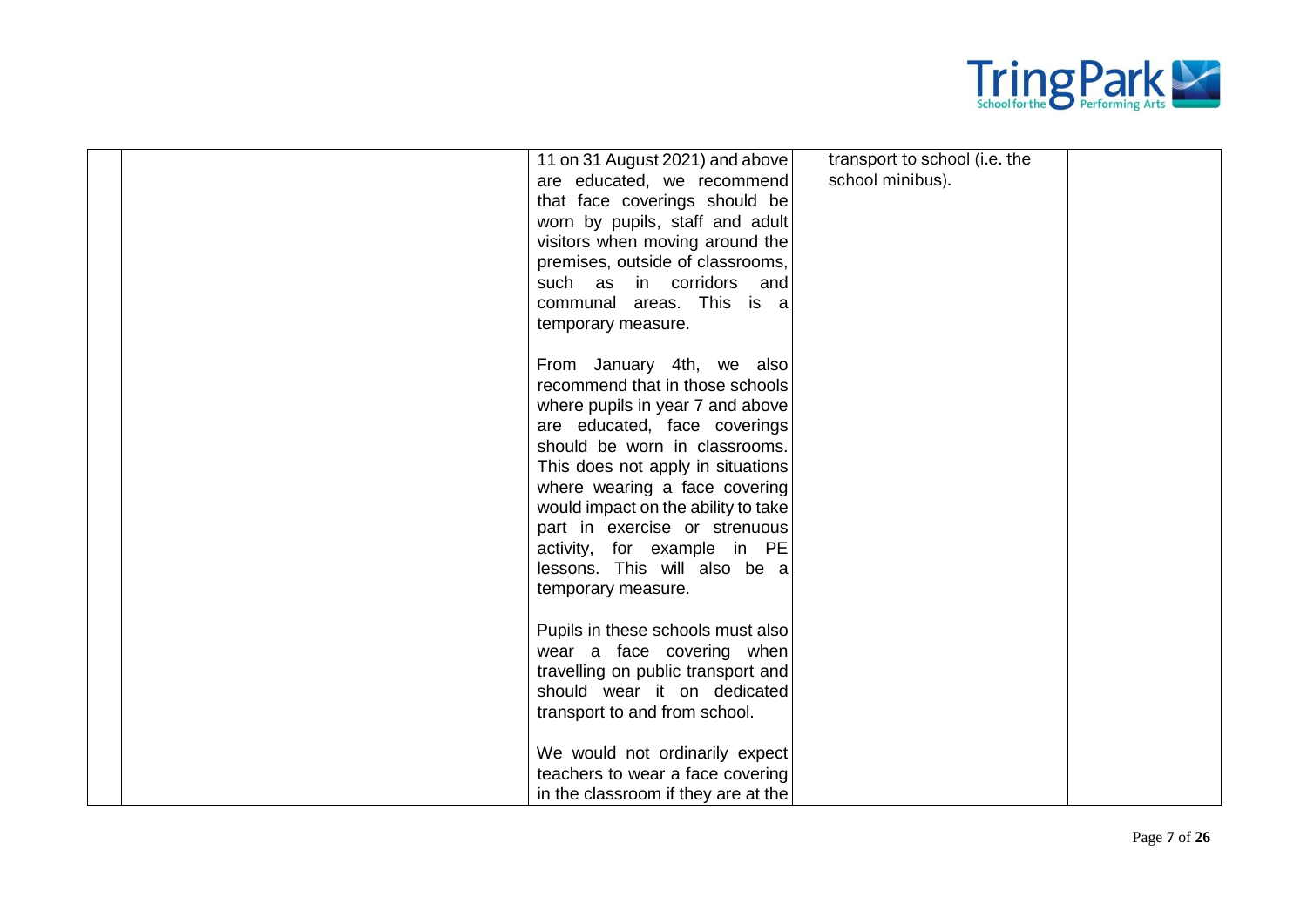

| front of the class, to support<br>education delivery,<br>although |  |
|-------------------------------------------------------------------|--|
| settings should be sensitive to the                               |  |
| needs of individual teachers.                                     |  |
| schools,<br>primary<br>In<br>we                                   |  |
| recommend that face coverings                                     |  |
| should be worn by staff and                                       |  |
| adults (including visitors) when                                  |  |
| moving around in corridors and                                    |  |
| communal areas. Health advice                                     |  |
| continues to be that children in                                  |  |
| primary schools should not be                                     |  |
| asked to wear face coverings.                                     |  |
|                                                                   |  |
| <b>Circumstances</b><br>See<br>where                              |  |
| people are not able to wear face                                  |  |
| coverings for exceptions to this.                                 |  |
| Face coverings do not need to be                                  |  |
| worn when outdoors.                                               |  |
|                                                                   |  |
| Schools, as employers, have a                                     |  |
| duty to comply with the Equality                                  |  |
| Act 2010 which includes making                                    |  |
| reasonable adjustments<br>for                                     |  |
| disabled staff. They also have a                                  |  |
| make<br>duty to<br>reasonable                                     |  |
| adjustments for disabled pupils,                                  |  |
| to support them to access                                         |  |
| education successfully. No pupil                                  |  |
| should be denied education on                                     |  |
| the grounds that they are not                                     |  |
| wearing a face covering.                                          |  |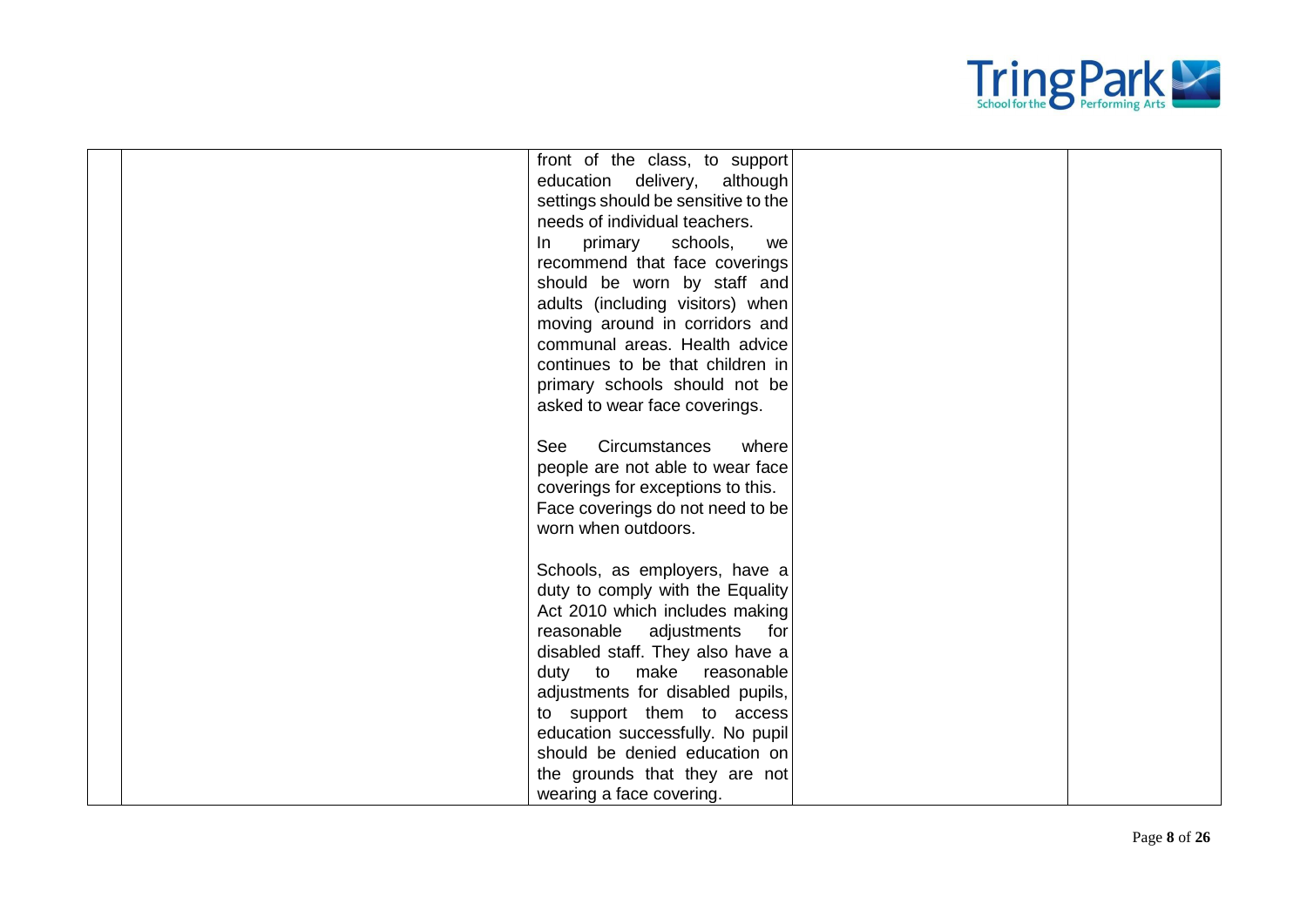

| Staff not trained or regularly updated in COVID-19<br>symptoms, and how these rules apply to teaching? | Regular communications are<br>being sent to staff | Ongoing as required. | Ongoing |
|--------------------------------------------------------------------------------------------------------|---------------------------------------------------|----------------------|---------|
|                                                                                                        |                                                   |                      |         |

| 8  | School transport not operating to reflect SD,<br>hygiene, PPE and cleaning arrangements.                                                    | The government has removed<br>the requirement to wear face<br>coverings in law but expects and<br>recommends that they are worn<br>in enclosed and crowded spaces<br>where you may come into contact<br>with people you don't normally<br>meet. This includes public<br>transport and dedicated transport<br>to school or college | Kept under review by SLT                    | Kept under review |
|----|---------------------------------------------------------------------------------------------------------------------------------------------|-----------------------------------------------------------------------------------------------------------------------------------------------------------------------------------------------------------------------------------------------------------------------------------------------------------------------------------|---------------------------------------------|-------------------|
| 9  | Insufficient registration throughout the day                                                                                                | Teachers will check pupils are<br>present in class and monitor for<br>any signs of illness.                                                                                                                                                                                                                                       | Regular check of pupils.                    | Ongoing           |
| 10 | Lack of consideration of different age groups<br>provided for in timetabling, length of the school day<br>and exposure to other age groups. | In accordance with government<br>guidelines the school timetable<br>will operate as normal                                                                                                                                                                                                                                        | To be monitored by SLT and<br>Heads of Year | Ongoing           |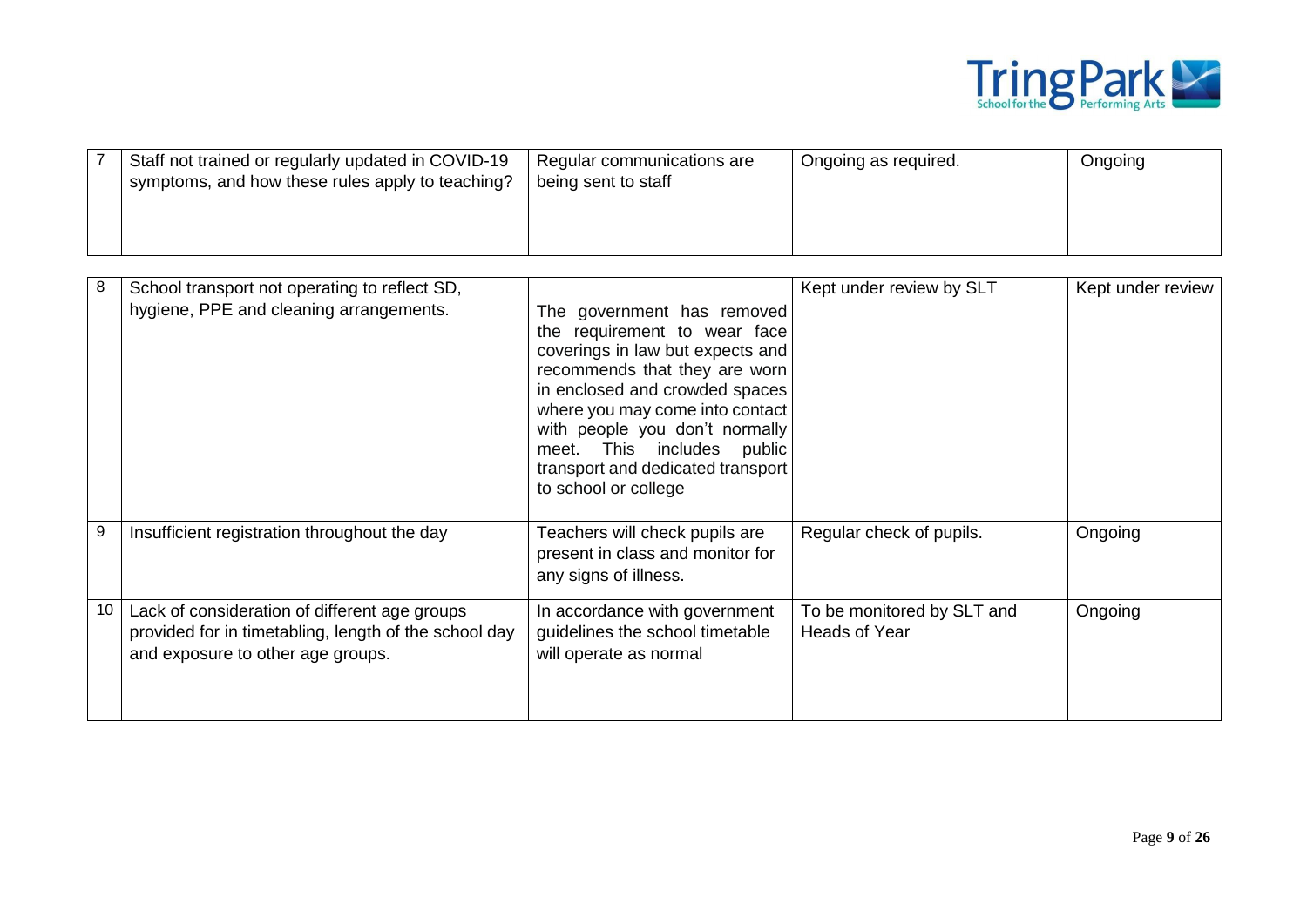

|  | No system in place to deal with bereavements,<br>trauma, anxiety, behavioural issues. | Usual pastoral support system in   System in place. Behaviour<br>place including houseparent's<br>and counsellors. Senior staff on<br>hand for any behavioural issues. | policies updated | Updated policy /<br>guidelines in place |
|--|---------------------------------------------------------------------------------------|------------------------------------------------------------------------------------------------------------------------------------------------------------------------|------------------|-----------------------------------------|
|--|---------------------------------------------------------------------------------------|------------------------------------------------------------------------------------------------------------------------------------------------------------------------|------------------|-----------------------------------------|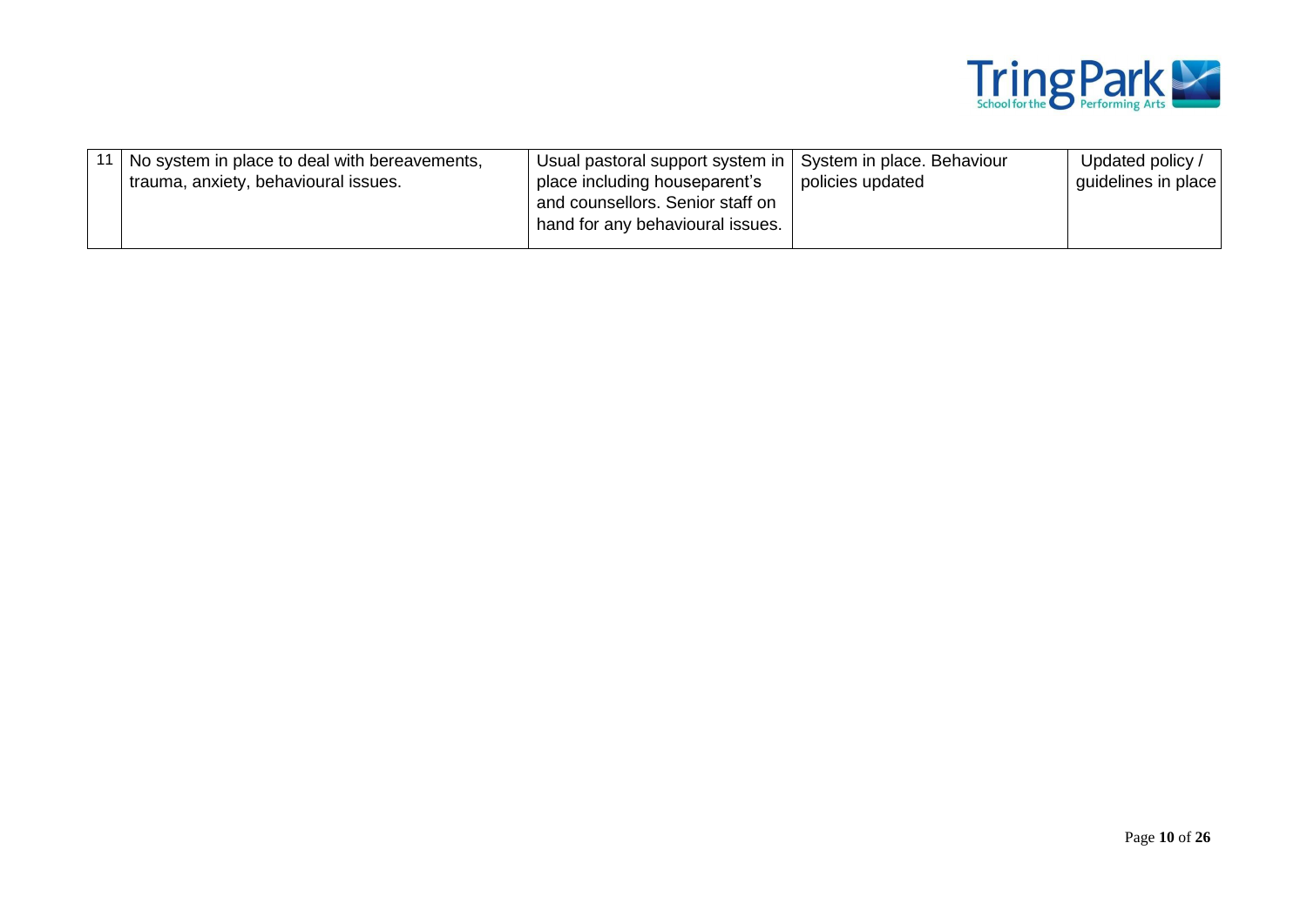

# **Pupil and Staff - Safety Risk Assessment in the COVID-19 Environment**

|   | <b>Hazard</b>                                                                                                                     | <b>Control Measures</b>                                                                                                                                                                    | <b>Outcome</b>                                                                                                    | Remarks / Re-<br>assessment |
|---|-----------------------------------------------------------------------------------------------------------------------------------|--------------------------------------------------------------------------------------------------------------------------------------------------------------------------------------------|-------------------------------------------------------------------------------------------------------------------|-----------------------------|
|   | Lack of review, update or sharing of safeguarding,<br>code or practice, and staff handbook policies.                              | All safeguarding policies are<br>currently up to date and where<br>applicable have been reviewed<br>by SLT and governors.                                                                  | Policies will be kept up to date<br>should any changes be required                                                | Policies up to date         |
| 2 | DSL and DDSL not easily contacted and their<br>contact information not known to all.                                              | The DSL & DDSL process is fully<br>operational. No change to<br>contact information which is<br>published.                                                                                 | Normal safeguarding process to<br>continue                                                                        | ongoing                     |
| 3 | No COVID-19 specific policy that includes medical<br>responses, SD, teaching, socialising, feeding,<br>hydration, well-being etc. | Safeguarding policy Annex for<br>COVID-19 and safeguarding<br>bulletins on COVID-19. Social<br>distancing measures in place to<br>include teaching, feeding,<br>socialising and hydration. | Policies and protocols in place.,<br>and will be updated in accordance<br>with any updates from the<br>government | In place                    |
| 4 | Fire drills, routes and assembly points not<br>rehearsed.                                                                         | In accordance with the schools<br>normal testing routines<br>evacuation drills will be<br>undertaken, with appropriate<br>attention given to COVID-19<br>guidance                          | Compliance checks will be<br>undertaken as per normal                                                             | Ongoing                     |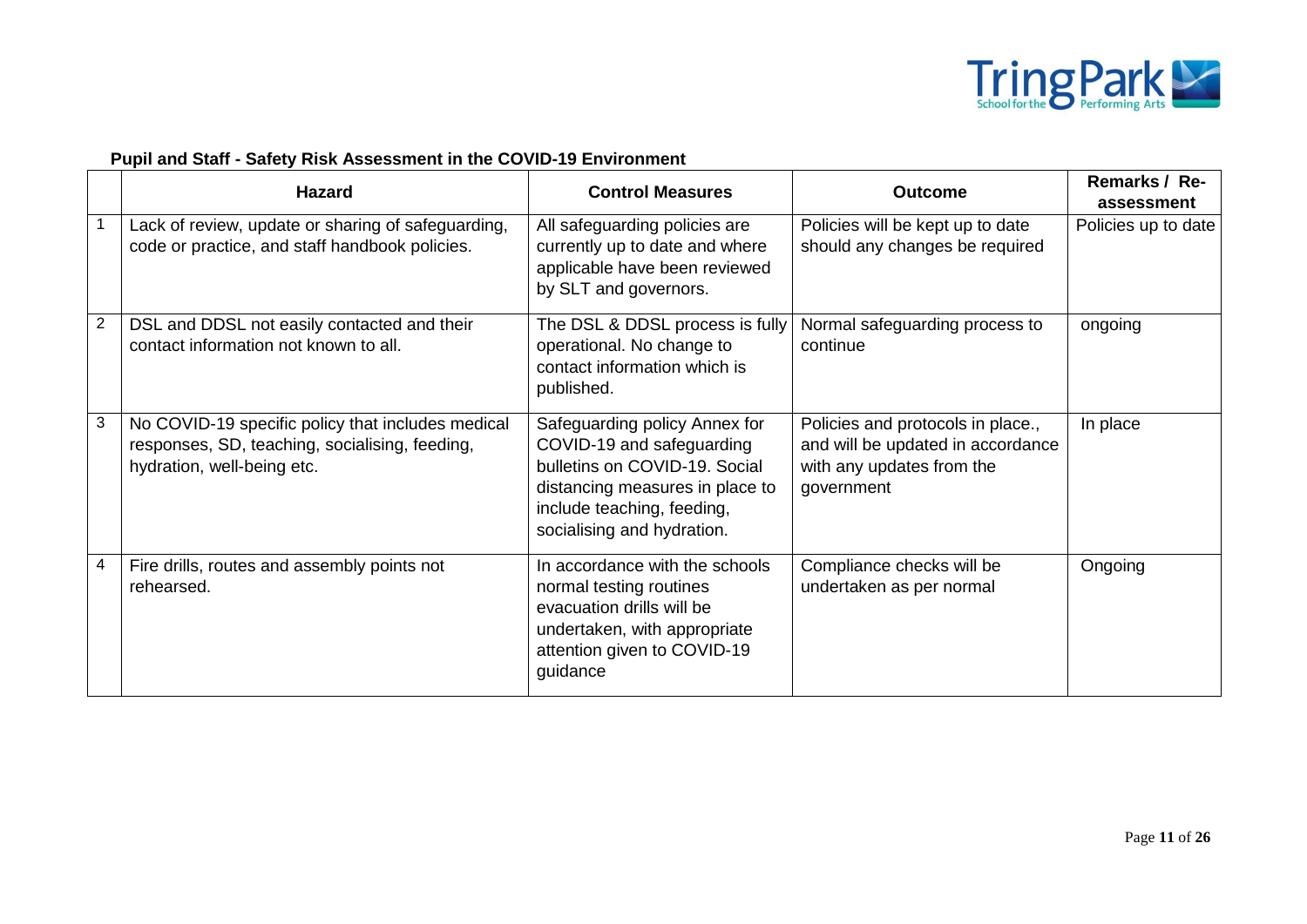

| 6  | Needs of each age group and class not considered<br>separately in terms of support, activities and<br>facilities. | Classes to be reviewed regularly<br>to ensure sufficient levels of<br>support, activities and facilities<br>are used                                                                                        | Class requirements to be<br>reviewed regularly | ongoing |
|----|-------------------------------------------------------------------------------------------------------------------|-------------------------------------------------------------------------------------------------------------------------------------------------------------------------------------------------------------|------------------------------------------------|---------|
|    | Staff not having sufficient down time / rest during<br>the working day / week?                                    | Normal work patterns will be<br>implemented along with rest<br>periods                                                                                                                                      | To be monitored                                | ongoing |
| 8  | Lack of new staff and pupil induction. Registration<br>and recruitment processes not adapted or<br>compliant.     | Safer recruitment process in<br>place with requisite training<br>provided for new staff. New<br>pupils receive induction,<br>mentors, welcome letters and<br>handbooks containing necessary<br>information. | To be monitored by HR                          | ongoing |
| 9  | SCR and required documents not properly verified<br>or recorded.                                                  | SCR is checked on a regular<br>basis.                                                                                                                                                                       | Ongoing monitoring by HR                       | ongoing |
| 10 | Plans to working and learning outside not fully<br>considered                                                     | Teachers will review on a daily<br>basis which activates can take<br>place outside. This is weather<br>dependant.                                                                                           | To be monitored by teachers                    | ongoing |
| 11 | Security, CCTV and access systems not regularly<br>checked, updated and (where necessary) re-coded.               | Head of Estates and Director of<br>IT                                                                                                                                                                       | Normal routine checks ongoing                  | ongoing |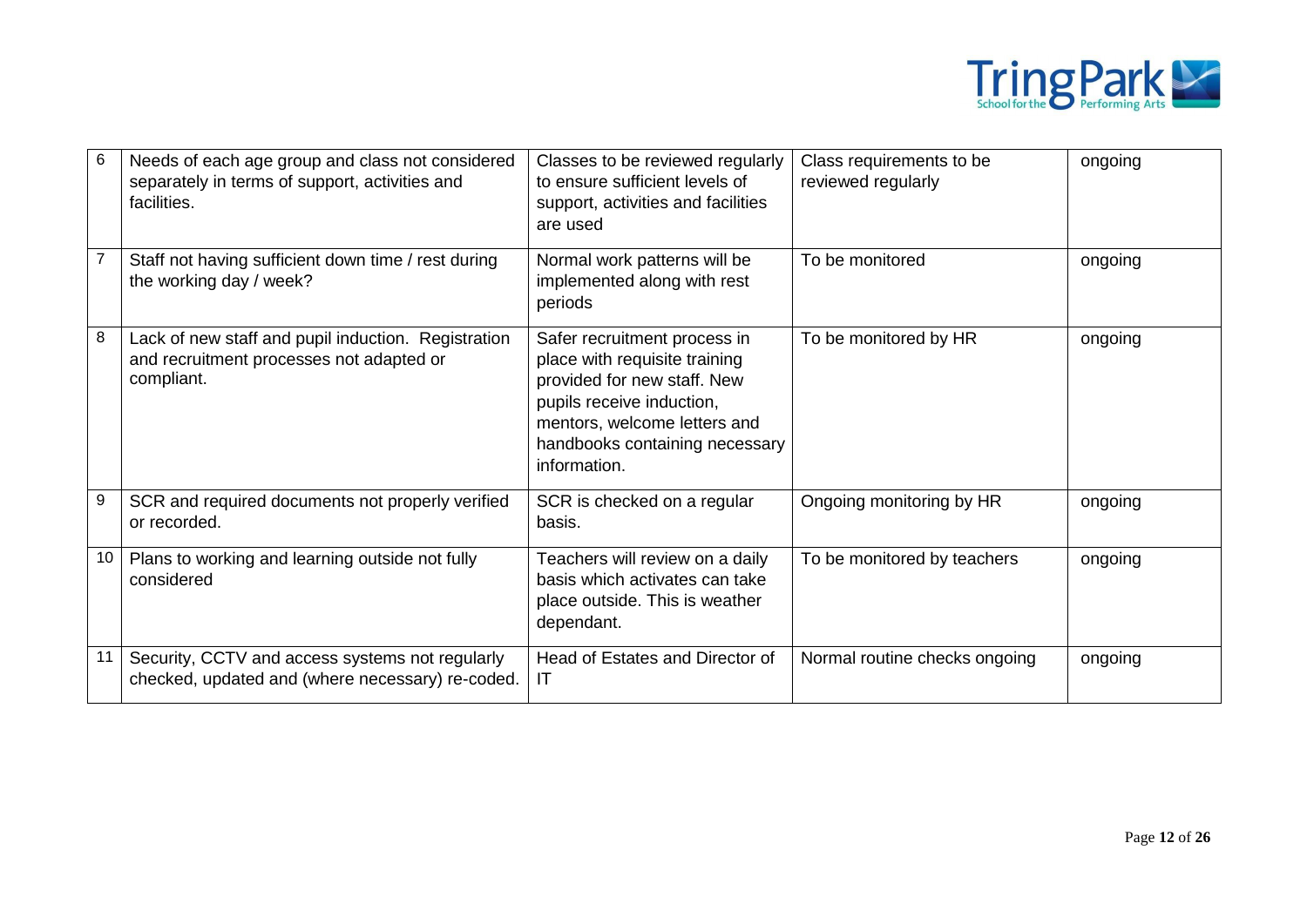

| 12 | Parent, Pupil, Staff, Contractor, Visitor drop-off and<br>pick-up procedures, in and out routes not been<br>shared, understood or applied. | Staff to park as normal and<br>parents to follow normal parking<br>arrangements.<br>Contractors will report to the<br>main gate to be buzzed in.<br>Guidance to be circulated to<br>contractors. | Current guidance made available<br>and will be updated in accordance<br>with government guidelines | ongoing |
|----|--------------------------------------------------------------------------------------------------------------------------------------------|--------------------------------------------------------------------------------------------------------------------------------------------------------------------------------------------------|----------------------------------------------------------------------------------------------------|---------|
| 13 | No regular breaks for handwashing during the<br>school day.                                                                                | Appropriate breaks to be<br>factored in to allow for<br>handwashing                                                                                                                              | Ongoing and monitored                                                                              | ongoing |
| 14 | Insufficient hygiene stations at entrances, exits,<br>toilets, classrooms, play areas, common rooms,<br>staff areas etc.                   | Enhanced hygiene / wash<br>stations to be installed at the<br>entrance to each building (no<br>boarding) to allow pupils, staff,<br>visitors to wash hands prior to<br>entering the building     | Ongoing and monitored                                                                              | ongoing |
| 15 | Hygiene stations not stocked, checked and cleaned<br>regularly.                                                                            | Regular checks to be undertaken                                                                                                                                                                  | Ongoing monitoring to be<br>undertaken                                                             | ongoing |
| 16 | Unnecessary items not removed from classrooms<br>and other learning environments.                                                          | Currently not applicable                                                                                                                                                                         | This will be kept under review<br>pending further government<br>updates                            | ongoing |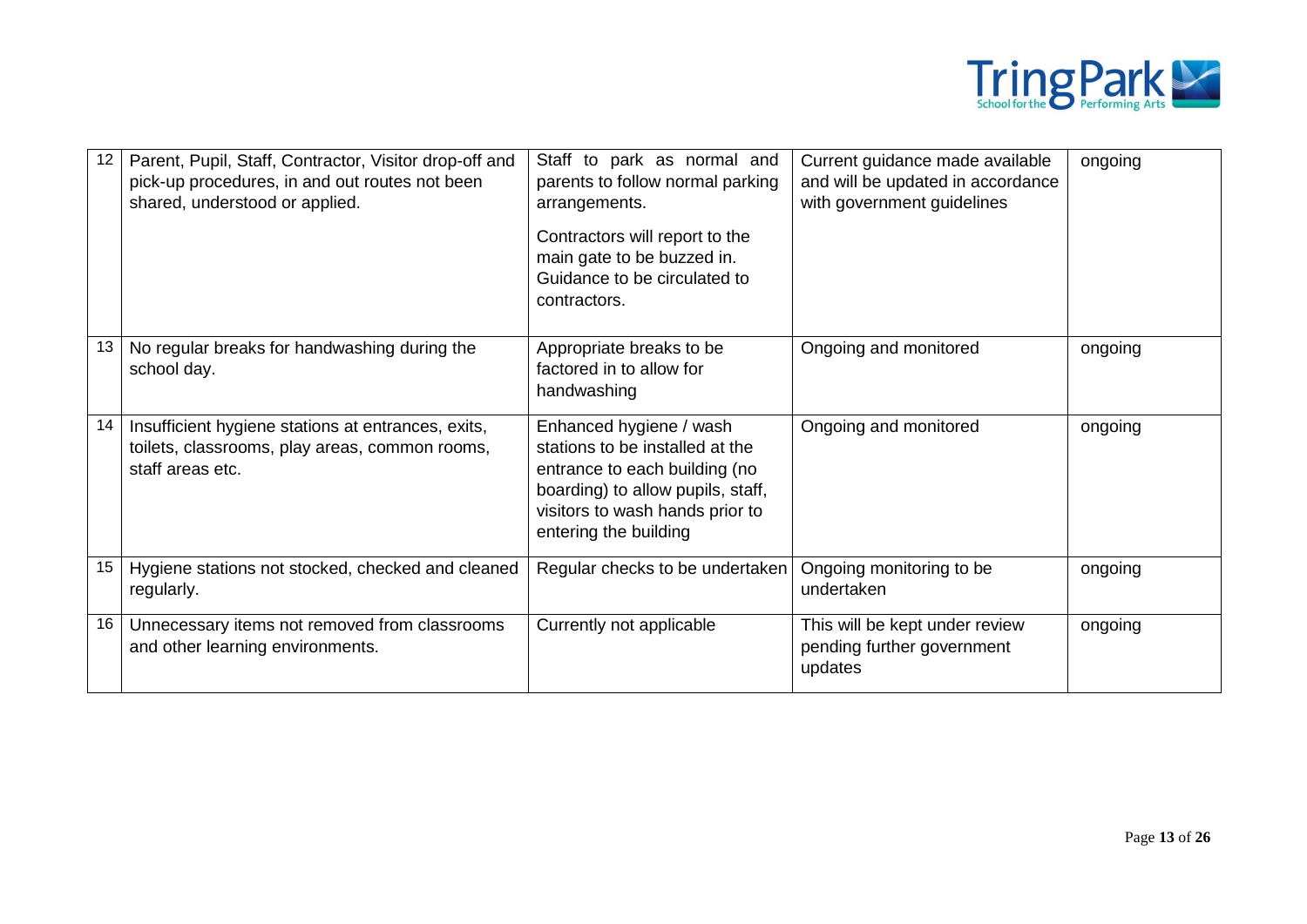

| 17 | Medical advice for vulnerable staff and children not<br>being followed and insufficient support both at<br>school / home.  | Current guidance will be<br>followed. Where there are<br>concerns, these will be<br>discussed and reassurance<br>given on measures now in<br>place.                                                                                                                                                                                                                                                                                                                                                                                                                                                                                                                                | Suitable medical provision is in<br>place and will be monitored.<br>Specific RAs in place for<br>vulnerable staff/children. | Ongoing |
|----|----------------------------------------------------------------------------------------------------------------------------|------------------------------------------------------------------------------------------------------------------------------------------------------------------------------------------------------------------------------------------------------------------------------------------------------------------------------------------------------------------------------------------------------------------------------------------------------------------------------------------------------------------------------------------------------------------------------------------------------------------------------------------------------------------------------------|-----------------------------------------------------------------------------------------------------------------------------|---------|
| 18 | Pupil and staff mental health and wellbeing not<br>properly considered with individual needs not<br>identified or support. | Counsellors offering counselling<br>and advice to staff and pupils,<br>wellbeing tips sent to staff and<br>pupils. Medical Centre,<br>houseparent's and DSL team<br>contacting and supporting<br>individual pupils. Weekly DSL<br>meetings discuss and identify<br>any individual concerns.<br>The Department for Education<br>is providing additional support<br>for both pupil and staff wellbeing<br>in the current situation.<br>Information about the extra<br>mental health support for pupils<br>and teachers is available.<br>The Education Support<br>Partnership provides a free<br>helpline for school staff and<br>targeted support for mental<br>health and wellbeing | Suitable provision in place to<br>identify and support staff and pupil<br>mental health and wellbeing.                      | Ongoing |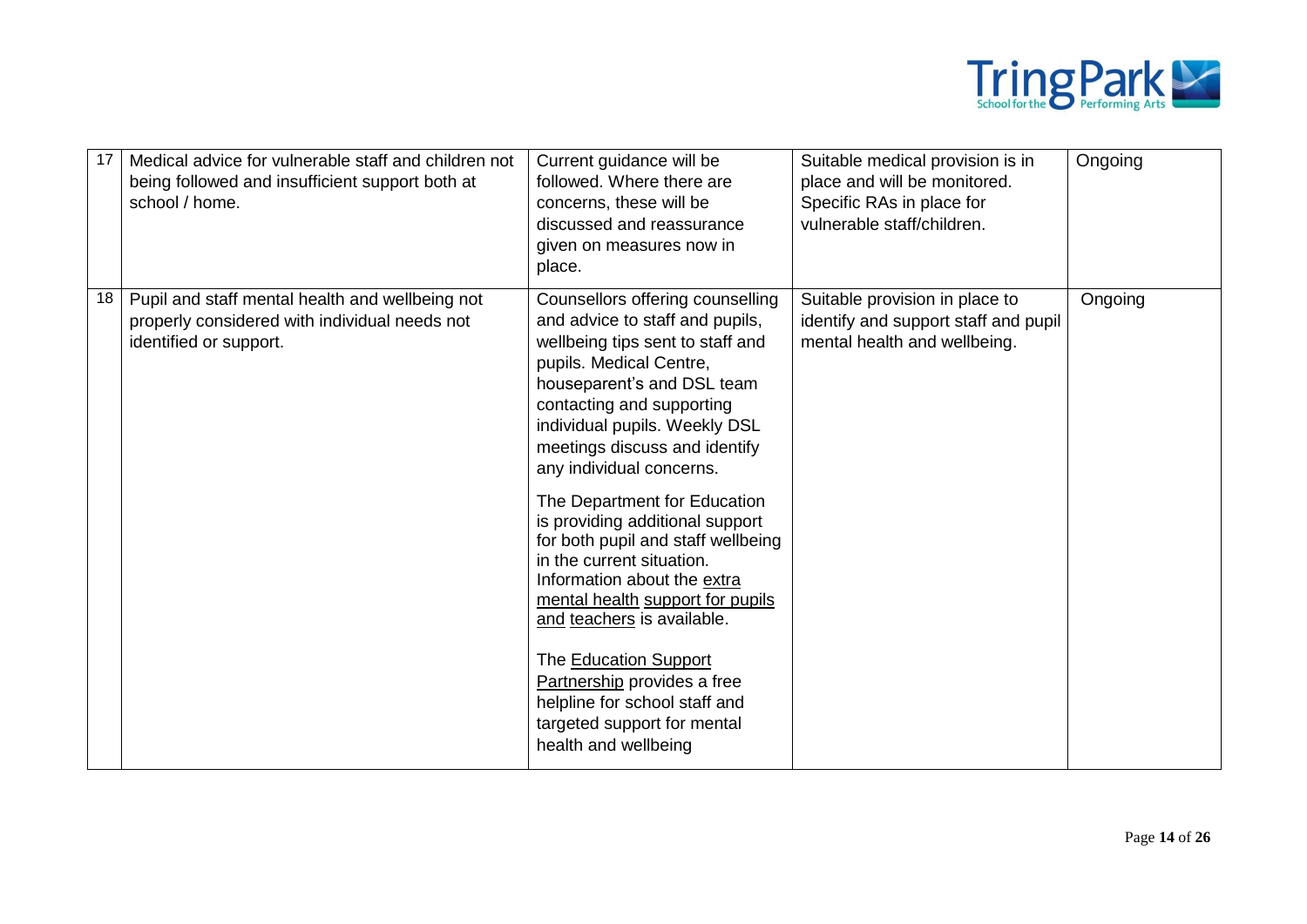

| 19 I | Re-scheduling of activities not operating efficiently | Director of Vocational Studies    | Kept under review | ongoing |
|------|-------------------------------------------------------|-----------------------------------|-------------------|---------|
|      | າr safely                                             | will keep under review in liaison |                   |         |
|      |                                                       | with teaching staff               |                   |         |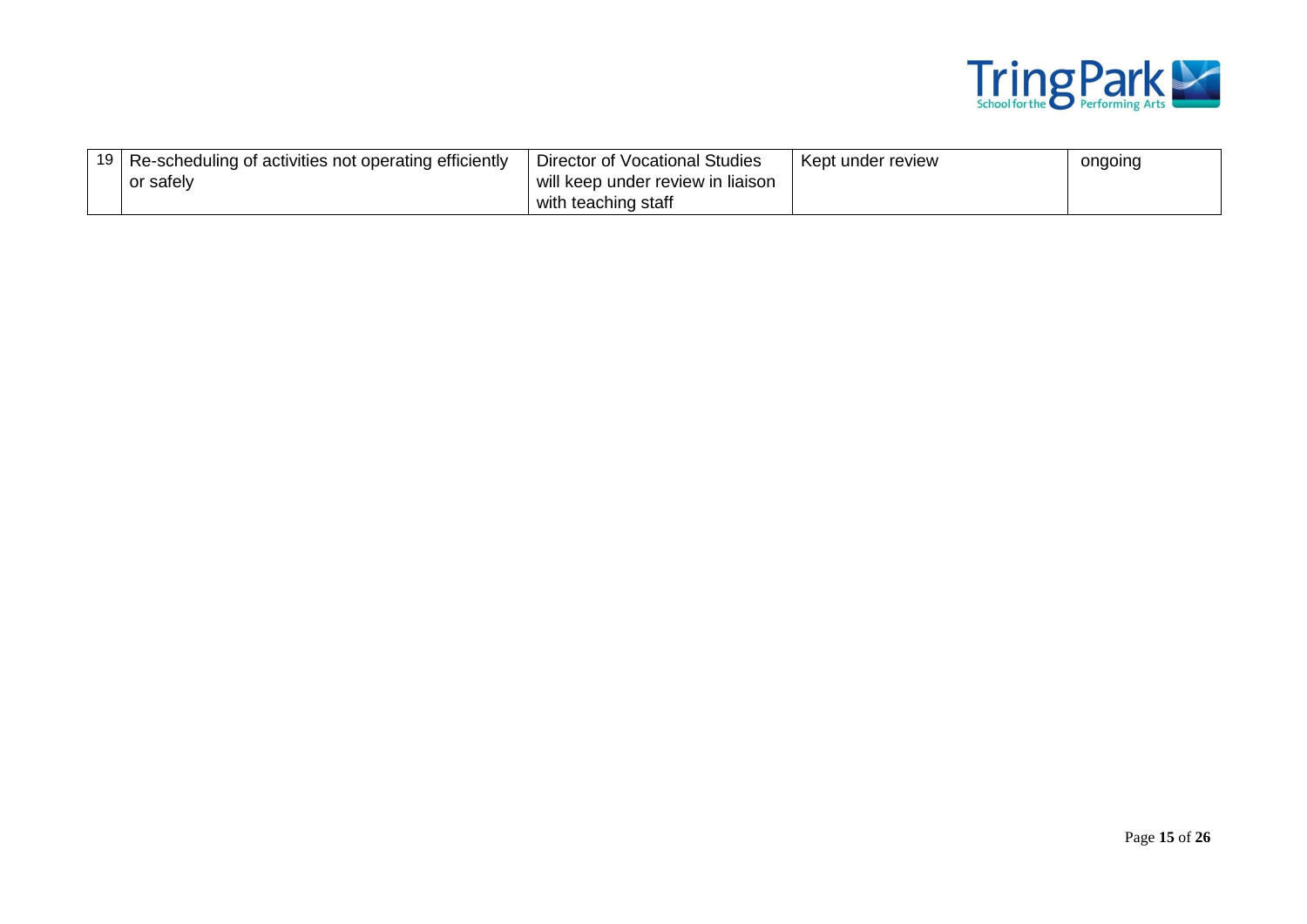

## **Medical Risk Assessment in the COVID-19 Environment**

|                | <b>Hazard</b>                                                                                                                                                          | <b>Control Measures</b>                                                                                                                                                                                                                             | <b>Outcome</b>     | Remarks / Re-<br>assessment |
|----------------|------------------------------------------------------------------------------------------------------------------------------------------------------------------------|-----------------------------------------------------------------------------------------------------------------------------------------------------------------------------------------------------------------------------------------------------|--------------------|-----------------------------|
|                | Science of risk not understood e.g. less severe<br>symptoms in adults, younger children less likely to<br>become unwell, small class sizes will help.                  | Government guidance to be<br>followed                                                                                                                                                                                                               | Regular monitoring | ongoing                     |
| $\overline{2}$ | Hygiene rules not effective. "catch it, bin it, kill it"<br>not re-publicised or applied.                                                                              | Appropriate posters to be<br>displayed and message<br>conveyed to pupils, staff and<br>parents                                                                                                                                                      | Ongoing monitoring | ongoing                     |
| 3              | No / insufficient staff supervising / supporting normal<br>medical staff?                                                                                              | Medical staffing rota in place<br>with remote support and<br>supervision from Rothschild<br>Surgery. Following 'Standard<br><b>Operating Procedure for Medical</b><br>Covid-19<br>Centre<br>during<br>Pandemic' document.                           | Ongoing monitoring | ongoing                     |
| 4              | Insufficient medical staff to deal with temperature<br>testing, isolating and monitoring suspect COVID-19<br>cases, outside appointments and normal medical<br>issues. | Medical staffing rota in place<br>with remote support from<br>Rothschild Surgery. Following<br>'Standard Operating Procedure<br>for Medical Centre during<br>Covid19 Pandemic' document.<br>Pastoral staff assist with<br>monitoring suspect cases. | Ongoing monitoring | ongoing                     |
| 5              | Insufficient First Aid trained personnel (ratio) for<br>pupils in school                                                                                               | Sufficient trained personnel in<br>school for current numbers.                                                                                                                                                                                      | Ongoing monitoring | ongoing                     |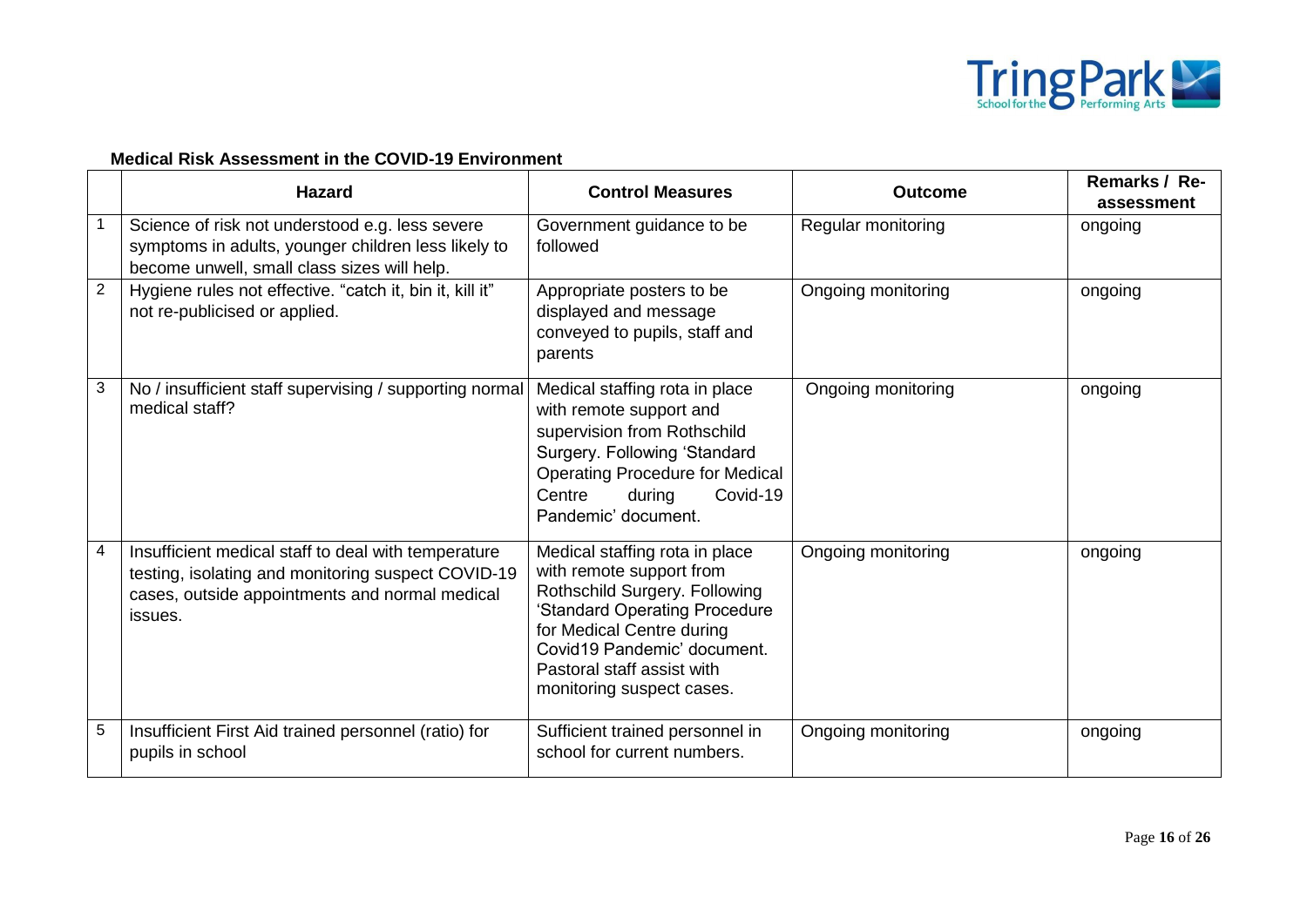

| $\,6$          | No or insufficient training for those operating<br>temperature testing or other precautions that require<br>new equipment. Training not recorded for future<br>reference. | Medical and pastoral staff have<br>training.                                                                                                                                                | Ongoing monitoring                                                     | ongoing |
|----------------|---------------------------------------------------------------------------------------------------------------------------------------------------------------------------|---------------------------------------------------------------------------------------------------------------------------------------------------------------------------------------------|------------------------------------------------------------------------|---------|
| $\overline{7}$ | Medical policy, procedures and appropriate<br>response to spectrum of medical issues not being<br>revised or shared?                                                      | Policies currently up to date and<br>a separate COVID-19 appendix<br>has been added along with<br>'Standard Operating Procedure<br>for Medical Centre during<br>Covid19 Pandemic' document. | keep under review pending<br>To<br>wider re-opening                    | Ongoing |
| 8              | Medical room(s) improperly equipped.                                                                                                                                      | Medical Centre is fully equipped<br>and isolation room prepared with<br>PPE equipment                                                                                                       | Ongoing monitoring                                                     | ongoing |
| 9              | Lack of School decision regarding the level of PPE<br>required for pupils and staff. Insufficient training,<br>face fit testing, use, care and disposal<br>arrangements.  | Government guidance to be<br>followed and PPE supplied in<br>medical centre, isolation room<br>and boarding houses                                                                          | Regular monitoring                                                     | ongoing |
| 10             | Sickness management rules and the "don't come to<br>work if you are ill" not understood or observed.                                                                      | Normal absence policy to be<br>followed together with<br>government guidelines                                                                                                              | Regular monitoring                                                     | ongoing |
| 11             | Different age groups with different risk profiles for<br>each group of staff and pupils not risk assessed?                                                                | Government guidance followed<br>in terms of required risk<br>assessments                                                                                                                    | Ongoing and reviewed based on<br>latest government guidance.           | ongoing |
| 12             | School unaware of any staff and pupil pre-existing<br>medical conditions.                                                                                                 | Current HR and pupil admissions<br>records will identify any declared<br>pre-existing medical conditions                                                                                    | HR records to be kept up to date,<br>along with pupil records on ISAMs | ongoing |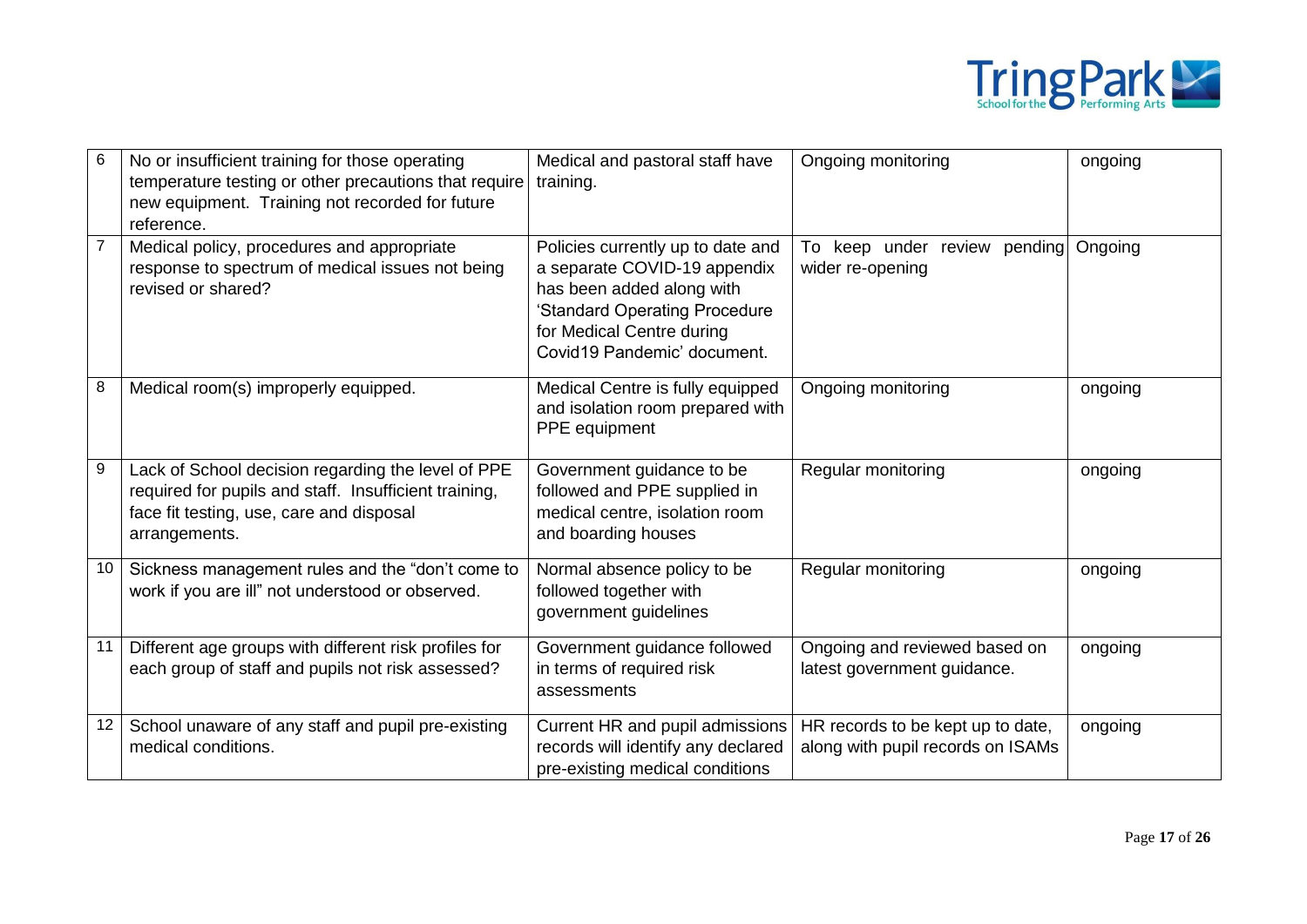

| 13 | Lack of knowledge on whom has been tested<br>(positive or otherwise) for COVID-19 and if it is<br>recorded (for elimination purposes).                           | HR to maintain records for those<br>staff who have had a test and the<br>test has been positive                                                                         | ongoing                 | ongoing |
|----|------------------------------------------------------------------------------------------------------------------------------------------------------------------|-------------------------------------------------------------------------------------------------------------------------------------------------------------------------|-------------------------|---------|
| 14 | Insufficient information on which staff or pupil(s)<br>have had contact with anyone tested positive or<br>suspected of COVID-19 and if recorded and<br>actioned. | HR to maintain records for those<br>staff and pupils who have had a<br>test and the test has been<br>positive                                                           | ongoing                 | ongoing |
| 15 | Lack of recording of which staff and pupils have<br>been sent home with COVID-19 symptoms (a<br>cough, high temperature or shortness of breath).                 | HR to maintain records for those<br>staff who have been sent home.<br>Medical team to maintain similar<br>records for pupils                                            | ongoing                 | ongoing |
| 16 | Lack of regular dialogue with those that have<br>suffered from COVID-19 and / or are isolated at<br>home.                                                        | Support for staff will be through<br>their line manager and HR.<br>Support for pupils will be via the<br>Pastoral team                                                  | ongoing                 | ongoing |
| 17 | Inadequate information on who is shielding another<br>family member and/or who has a condition that<br>precludes their attendance at school.                     | HR to liaise with staff and to<br>maintain appropriate records                                                                                                          | ongoing                 | ongoing |
| 18 | Insufficient proof of shielding and individual<br>conditions?                                                                                                    | HR to liaise with staff and to<br>maintain appropriate records                                                                                                          | ongoing                 | ongoing |
| 19 | No separate area for, holding and isolation of<br>pupils/staff. Areas not easily identified or regularly<br>cleaned?                                             | The Medical centre staff will be<br>used to assess pupils / staff.<br>Boarders will be isolated in their<br>dormitory and day pupils or staff<br>in the isolation unit. | To be kept under review | ongoing |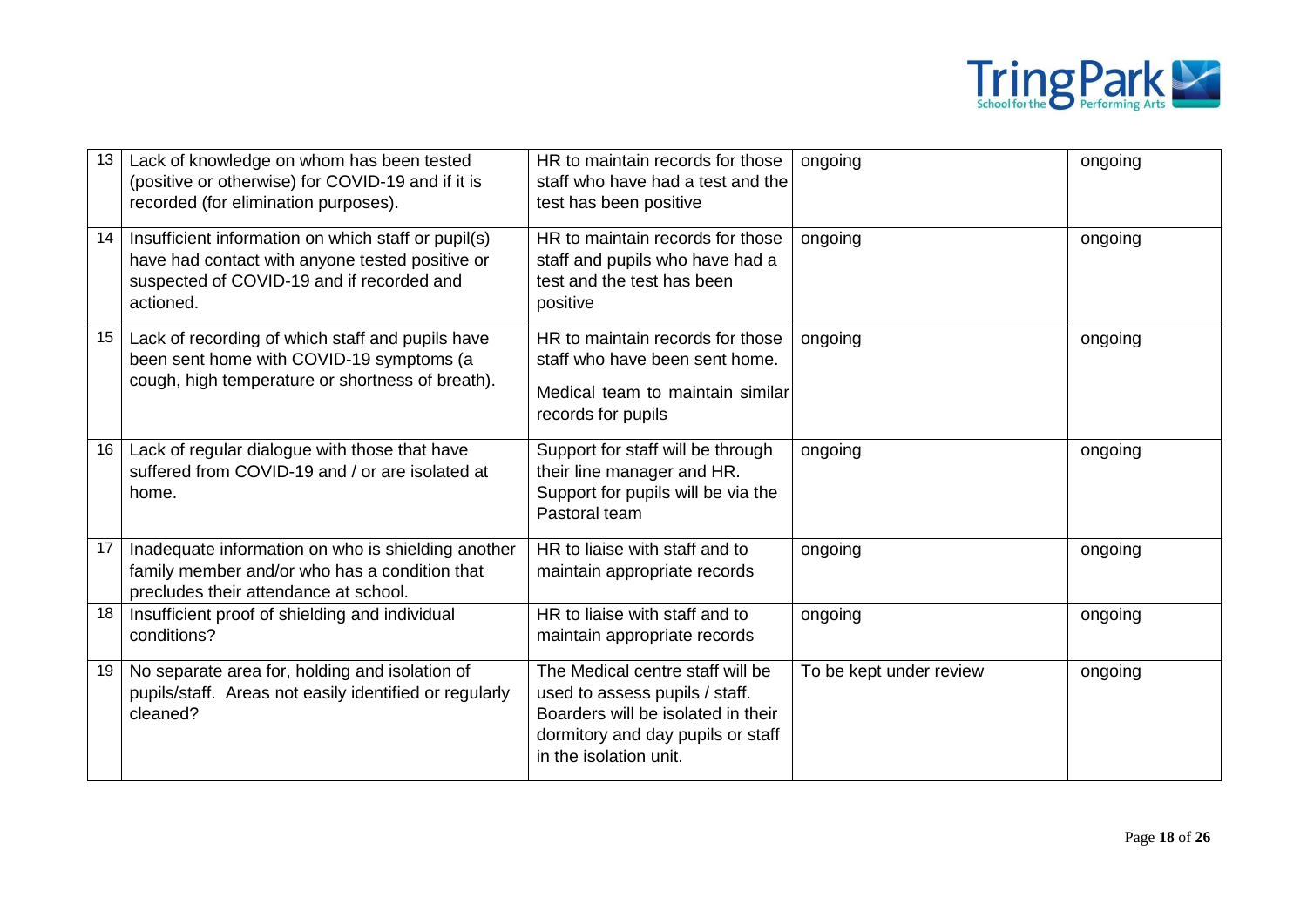

| 20 | Insufficient or no procedure for summoning<br>emergency services, lack of safe RV and cleared<br>routes in and out.                      | Emergency procedures are in<br>place and are kept under review                                                             | Kept under review                                            | ongoing                                                                                                                                                                                 |
|----|------------------------------------------------------------------------------------------------------------------------------------------|----------------------------------------------------------------------------------------------------------------------------|--------------------------------------------------------------|-----------------------------------------------------------------------------------------------------------------------------------------------------------------------------------------|
| 21 | Visits of or to GPs / nurses / dentists and local<br>surgeries changed and not known by staff and or<br>pupils                           | <b>Medical Centre coordinates</b><br>required visits and remote<br>triaging with Rothschild Surgery.                       | Kept under review                                            | ongoing                                                                                                                                                                                 |
| 22 | No regular supervision of staff and pupils to ensure<br>they comply with hygiene rules (and the use of PPE<br>where specified as needed) | The school will operate in<br>accordance with government<br>guidelines and the requirements<br>for PPE in a school setting | To be kept under review                                      | ongoing                                                                                                                                                                                 |
| 23 | Insufficient registration, induction, supervision and<br>checking of contractors where essential work is<br>required on site.            | All contractors will be required to<br>follow government guidelines for<br>safe working                                    | To be kept under review                                      | ongoing                                                                                                                                                                                 |
| 24 | Medical staff have insufficient or unsuitable PPE,<br>cleaning materials and training for tasks.                                         | The school will operate in<br>accordance with government<br>guidelines and the requirements<br>for PPE in a school setting | To be kept under review                                      | ongoing                                                                                                                                                                                 |
| 25 | Lack of policy / procedures on washing school<br>clothes so as to prevent infection of staff and<br>pupils.                              | Latest Government guidelines to<br>be followed.                                                                            | To be kept under review pending<br>further government advice | schools to<br>maintain their<br>usual uniform<br>policies. Uniform<br>can play a<br>valuable role in<br>contributing to the<br>ethos of a school<br>and setting an<br>appropriate tone. |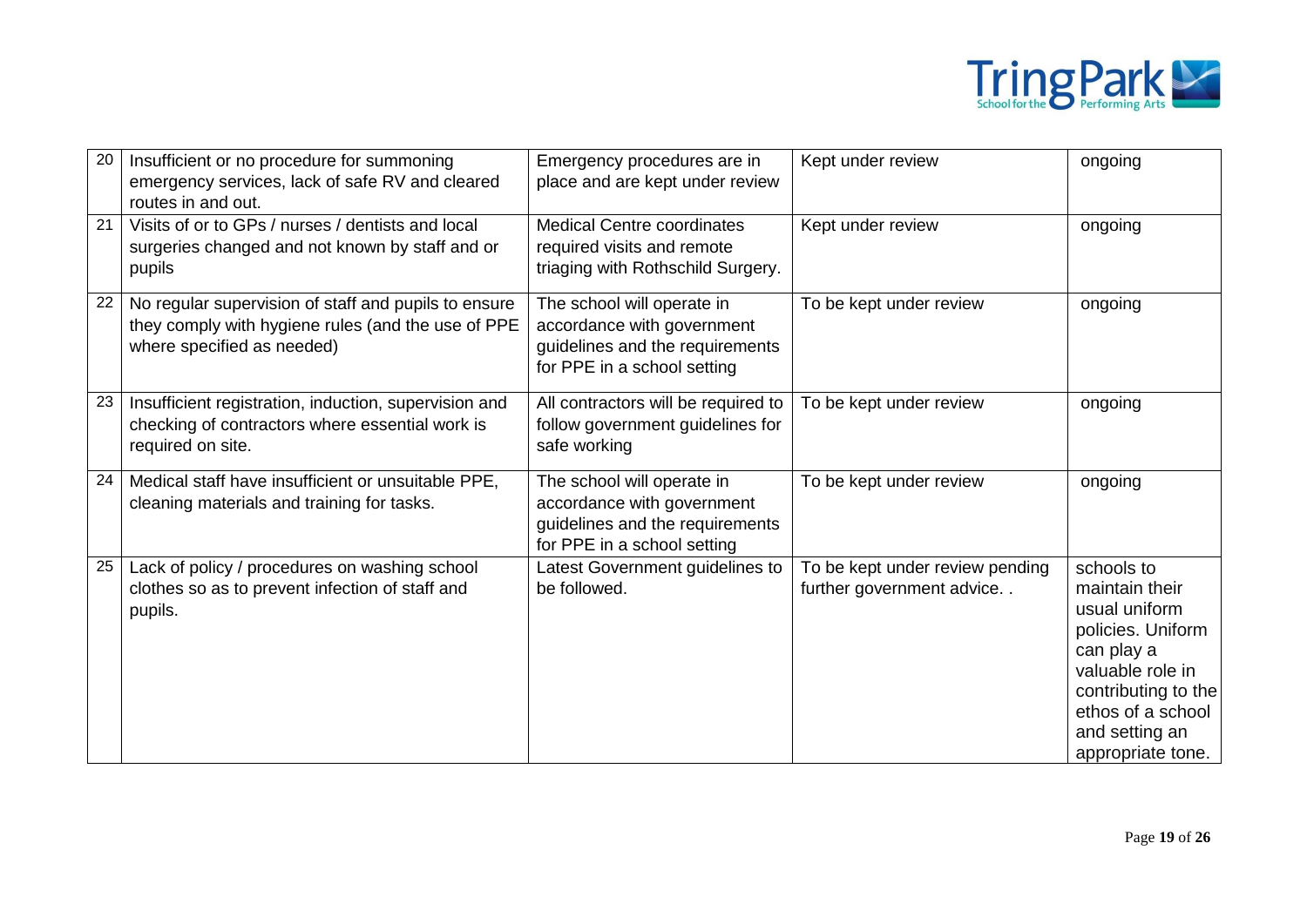

|  | Uniforms do not<br>need to be    |
|--|----------------------------------|
|  | cleaned:                         |
|  | $\cdot$ more often than<br>usual |
|  | · using different<br>methods     |

### **Boarding Risk Assessment in the COVID-19 Environment**

|              | <b>Hazard</b>                                                                         | <b>Control Measures</b>                                                                                                    | <b>Outcome</b>                         | Remarks / Re-<br>assessment                                                            |
|--------------|---------------------------------------------------------------------------------------|----------------------------------------------------------------------------------------------------------------------------|----------------------------------------|----------------------------------------------------------------------------------------|
|              | Boarding policies and procedures not updated,<br>regularly reviewed and communicated. | Senior pastoral staff meet<br>weekly to review, update and<br>communicate.                                                 | To be monitored by Deputy<br>Principal | ongoing                                                                                |
| $\mathbf{2}$ | Security and access systems not regularly<br>checked, updated and re-coded.           | Normal security procedures in<br>place.                                                                                    | Kept under review                      | ongoing                                                                                |
| 3            | Boarding staff have inappropriate PPE, cleaning<br>materials and training for tasks.  | PPE, anti-bac wipes and<br>cleaning materials provided.<br><b>Medical Centre providing</b><br>appropriate training in use. | Kept under review                      | ongoing                                                                                |
| 4            | Procedures for welcoming back overseas pupils not<br>applied.                         | Government guidelines to be<br>followed                                                                                    | Kept under review                      | Some<br>international /<br>overseas will not<br>be returning until<br>after the Easter |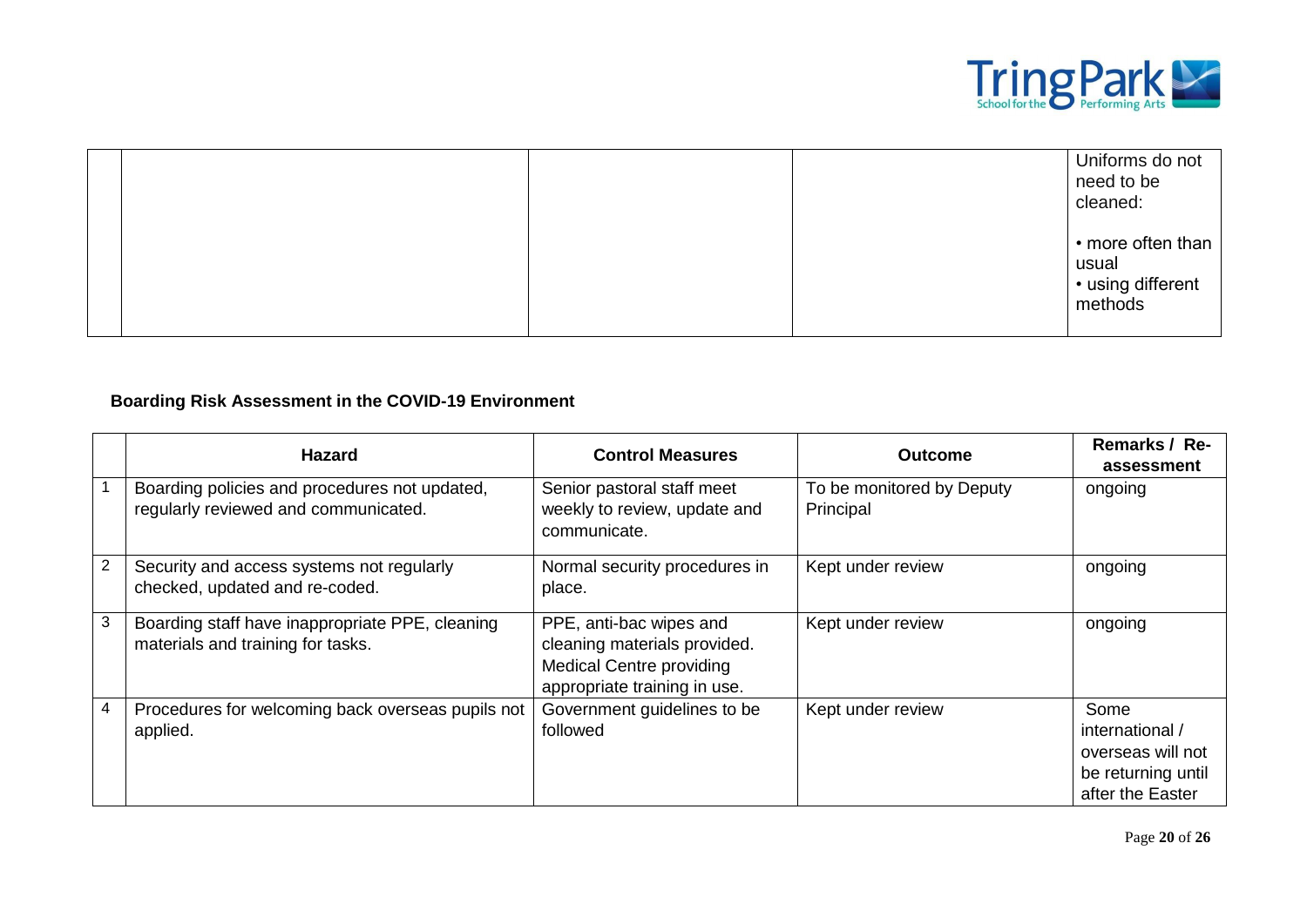

|                 |                                                                                                                                                                  |                                                                                                                                                                                          |                                                                           | break and as such<br>online virtual<br>learning will still<br>be in place.<br>Arrangements are<br>in place for those<br>overseas pupils<br>who need to<br>quarantine in<br>accordance with<br>the latest<br>government<br>guidance |
|-----------------|------------------------------------------------------------------------------------------------------------------------------------------------------------------|------------------------------------------------------------------------------------------------------------------------------------------------------------------------------------------|---------------------------------------------------------------------------|------------------------------------------------------------------------------------------------------------------------------------------------------------------------------------------------------------------------------------|
| $\overline{5}$  | Insufficient space and resources for isolating<br>overseas pupils (for 2 weeks) on their return.                                                                 | Government guidance to<br>followed if this is required.                                                                                                                                  | be   Kept under review                                                    | Ongoing                                                                                                                                                                                                                            |
| $6\phantom{1}6$ | Rules and procedures for exeat, trips and activities<br>out (or not!), appointments or visits from family and /<br>or guardians not complied with or understood. | Activities follow government<br>advice                                                                                                                                                   | Kept under review                                                         | ongoing                                                                                                                                                                                                                            |
| $\overline{7}$  | Fire instructions and new procedures not reviewed,<br>understood or rehearsed.                                                                                   | Pupils given a 'walk through' of<br>procedures on first evening. A<br>fire evacuation drill to be<br>undertaken to ensure staff and<br>pupils are aware and the SD<br>rules are in place | A test in the first week will be<br>undertaken to assess<br>effectiveness | A test will be<br>undertaken within<br>the first two weeks<br>of pupils / staff<br>returning                                                                                                                                       |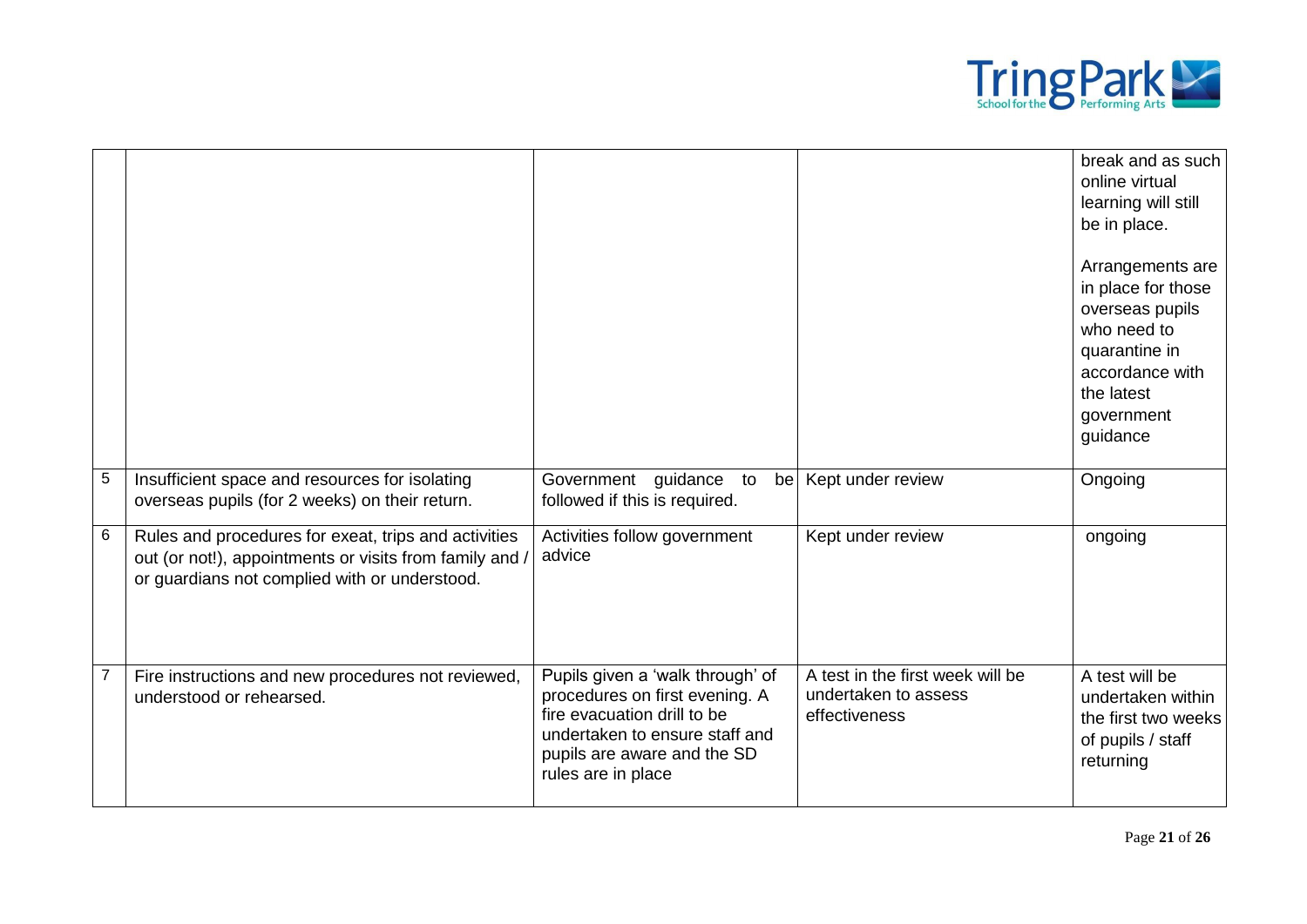

| $\, 8$           | Fire drills, routes and assembly points not<br>rehearsed.                                                    | A test in the first week will be<br>undertaken to assess<br>effectiveness                                                                                             | To be assessed     | A test will be<br>undertaken within<br>the first two weeks<br>of pupils / staff<br>returning |
|------------------|--------------------------------------------------------------------------------------------------------------|-----------------------------------------------------------------------------------------------------------------------------------------------------------------------|--------------------|----------------------------------------------------------------------------------------------|
| $\boldsymbol{9}$ | Insufficient rooms to isolate and supervise pupils<br>(and staff).                                           | Sufficient rooms are available:<br>individual dormitories, isolation<br>unit, and medical centre.                                                                     | Kept under review. | Sufficient rooms /<br>areas have now<br>been identified<br>and in                            |
| 10               | Laundry, bedding, furnishings, games and items<br>that are hard to clean not removed and stored<br>securely. | Currently not applicable                                                                                                                                              | Kept under review  | ongoing                                                                                      |
| 11               | Insufficient bathroom facilities if bed spaces have<br>been reconfigured.                                    | Sufficient bathroom facilities for<br>bed spaces within each house<br>bubble. Additional cleaning<br>schedule for those bathroom<br>facilities that are not en-suite. | Kept under review. | To be kept under<br>review                                                                   |
| 12               | Clothes and bed linen not washed regularly and at<br>appropriate setting (65°)                               | Normal laundry service to<br>resume at the start of term<br>following guidelines for safe<br>washing.                                                                 | Kept under review. | ongoing                                                                                      |
| 13               | Boarders not equipped with authorised equipment<br>to stay-in touch with parents.                            | Pupils have their own mobile<br>phones. If staff phone required<br>Because pupil phone missing,<br>anti-bac wipes to be used.                                         | Kept under review. | ongoing                                                                                      |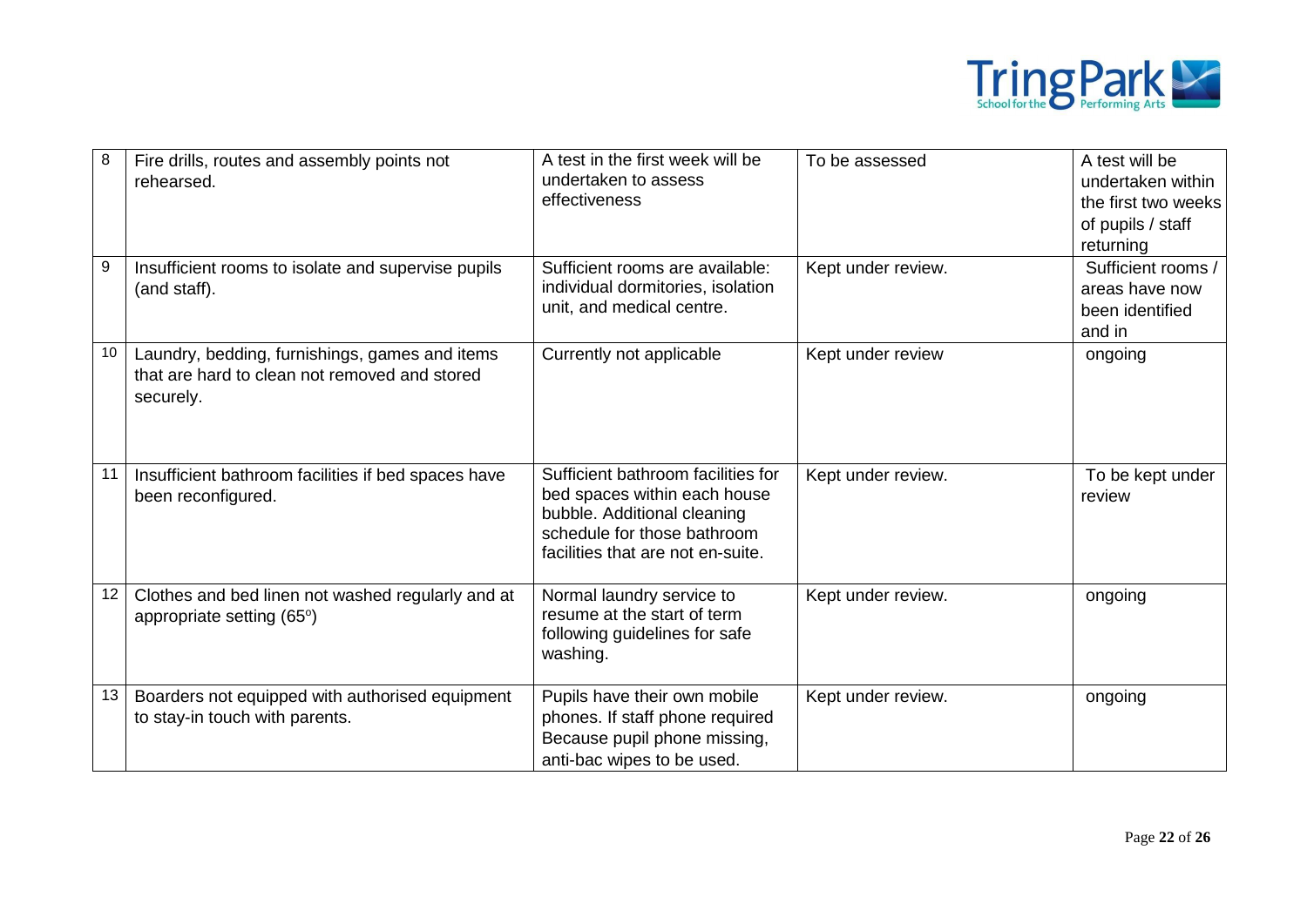

| 14   Boarders aware of global news and how it may | Pupils have access to news via    | Kept under review. | ongoing |
|---------------------------------------------------|-----------------------------------|--------------------|---------|
| affect them or their family.                      | television, social media.         |                    |         |
|                                                   | Pastoral support in place in case |                    |         |
|                                                   | of distressing news.              |                    |         |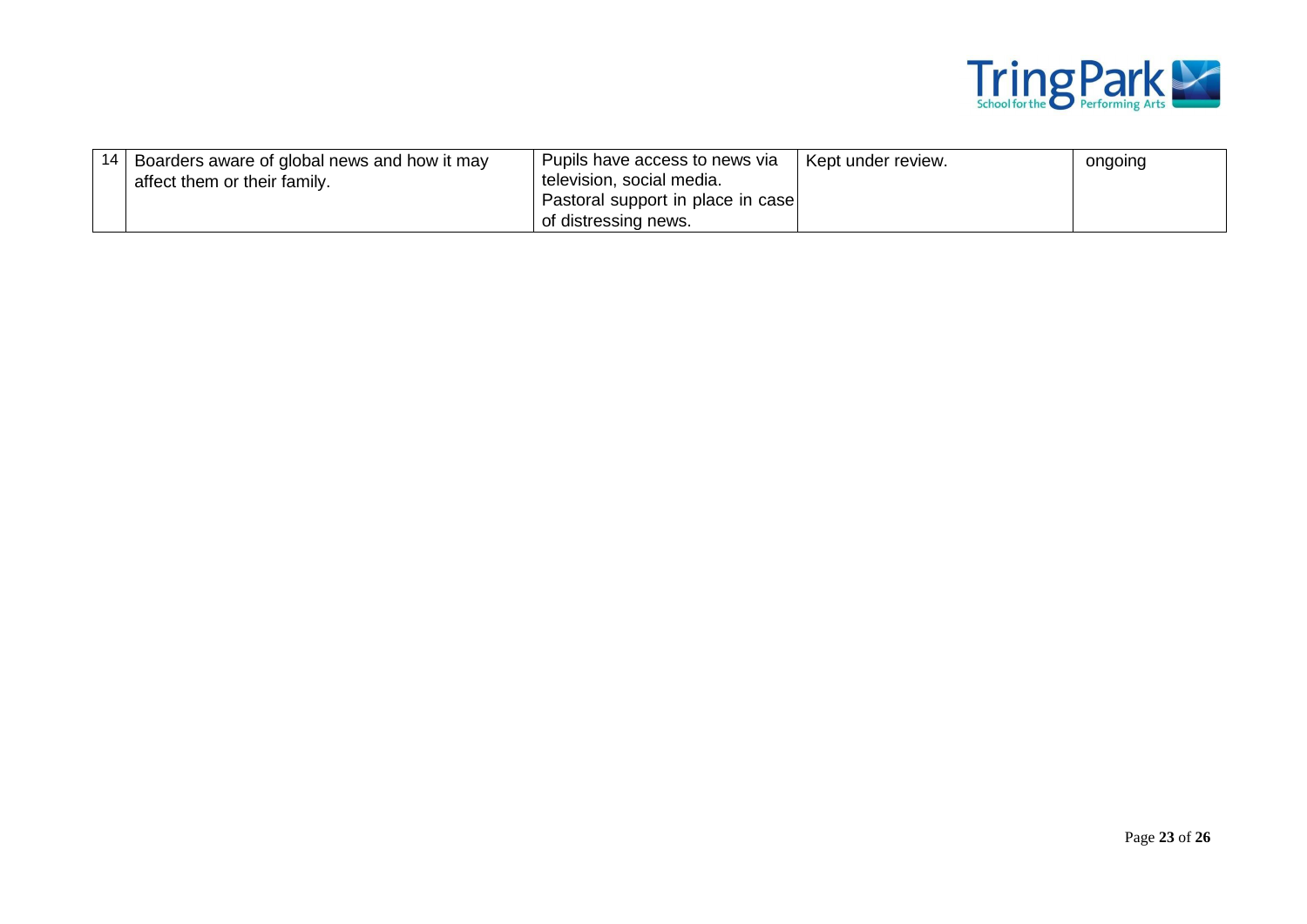

### **Support Staff Risk Assessment in the COVID-19 Environment**

|                | <b>Hazard</b>                                                                                           | <b>Control Measures</b>                                                                                                                       | <b>Outcome</b>                               | Remarks /<br>Re-assessment |
|----------------|---------------------------------------------------------------------------------------------------------|-----------------------------------------------------------------------------------------------------------------------------------------------|----------------------------------------------|----------------------------|
|                | Support staff not briefed on changes regularly.                                                         | Regular communications via the<br>Principals weekly briefing are<br>undertaken together with<br>supplementary updates as and<br>when required | Regular briefing to continue                 | ongoing                    |
| $\overline{2}$ | Support staff have insufficient/inappropriate PPE,<br>cleaning materials and training.                  | In accordance with government<br>guidelines appropriate PPE<br>where applicable will be made<br>available to staff                            | Head of estates to keep under<br>review      | ongoing                    |
| 3              | Cleaning regimes not reviewed or inspected<br>regularly and not conforming to revised hygiene<br>rules. | Cleaning will be in accordance<br>with government guidelines                                                                                  | Head of estates to keep under<br>review      | ongoing                    |
| 4              | Security and access systems not regularly checked,<br>updated and re-coded.                             | IT in liaison with Estates already<br>carry out regular reviews with<br>normal update procedures still<br>applicable                          | normal update procedures still<br>applicable | ongoing                    |
| 5              | Reconfigured areas, zones and routes hampering<br>fire exits and routes.                                | Head of Estates configuring<br>route to ensure H&S compliance                                                                                 | To be kept under review                      | ongoing                    |
| 6              | Fire and other emergency procedures not<br>reconfigured, routes not clear or regularly<br>inspected.    | Head of Estates configuring<br>route to ensure H&S compliance                                                                                 | To be kept under review                      | ongoing                    |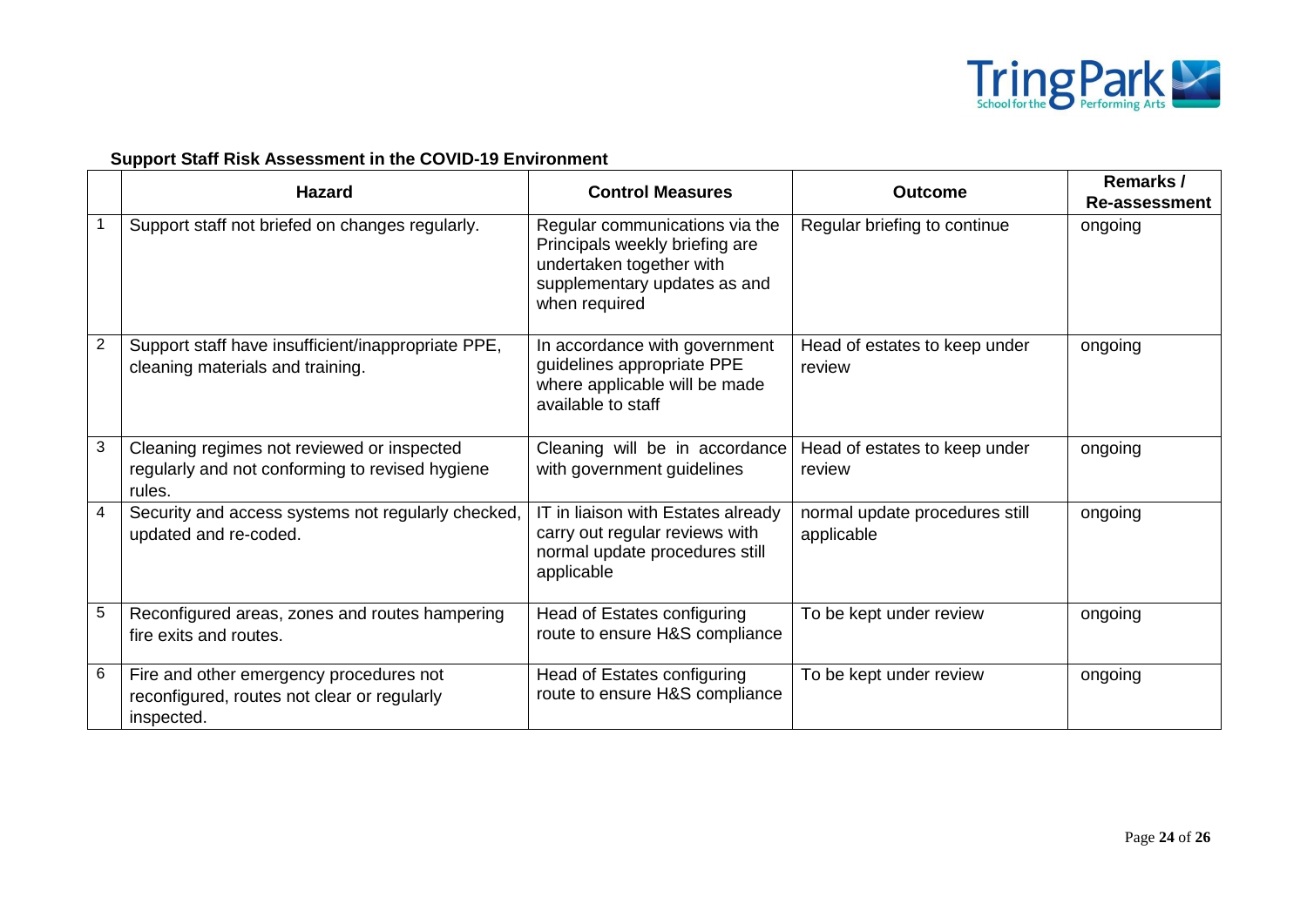

## **Facilities Management Risk Assessment in the COVID-19 Environment**

|                | <b>Hazard</b>                                            | <b>Control Measures</b>          | <b>Outcome</b>               | Remarks /            |
|----------------|----------------------------------------------------------|----------------------------------|------------------------------|----------------------|
|                |                                                          |                                  |                              | <b>Re-assessment</b> |
| $\mathbf{1}$   | Insufficient heating and/ or cooling system              | Regular testing being undertaken | Normal monitoring and checks | No change            |
|                | (Including insufficient fuel levels if applicable).      | by qualified contractor          | ongoing                      | ongoing              |
| $\overline{2}$ | Insufficient gas supply, venting and valves?             | Regular testing being undertaken | Normal monitoring and checks | No change            |
|                |                                                          | by qualified contractor          | ongoing                      | ongoing              |
| 3              | conditioning<br>units, ducts<br>not checked<br>Air<br>on | Regular testing being undertaken | Normal monitoring and checks | No change            |
|                | reoccupying school facilities.                           | by qualified contractor          | ongoing                      | ongoing              |
| 4              | Ventilation and extraction systems not checked.          | Regular testing being undertaken | Normal monitoring and checks | No change            |
|                |                                                          | by qualified contractor          | ongoing                      | ongoing              |
| 5              | Electrical tests not up-to-date including emergency      | Regular testing being undertaken | Normal monitoring and checks | No change            |
|                | lighting and PAT                                         | by qualified contractor          | ongoing                      | ongoing              |
| $\,6$          | All electrical equipment bought in to school PAT         | Regular testing being undertaken | Normal monitoring and checks | No change            |
|                | tested?                                                  | by qualified contractor          | ongoing                      | ongoing              |
|                | Water testing for temperature, flow and legionella       | Regular testing being undertaken | Normal monitoring and checks | No change            |
|                | not in date for test.                                    | by qualified contractor          | ongoing                      | ongoing              |
| 8              | Water supply not tested for legionella on reopening      | Regular testing being undertaken | Normal monitoring and checks | No change            |
|                | facilities.                                              | by qualified contractor          | ongoing                      | ongoing              |
| 9              | Fire alarm panel, system and extinguishers not in        | Recent compliance checks         | Normal monitoring and checks | No change            |
|                | date and not serviced.                                   | undertake and all systems full   | ongoing                      | ongoing              |
|                |                                                          | passed                           |                              |                      |
|                |                                                          |                                  |                              |                      |
| 10             | Kitchen not reconfigured, stocked and cleaned if         | Refer to Sodexo RA               | To be monitored by catering  | No change            |
|                | closed over a long period.                               |                                  | manager                      | ongoing              |
|                |                                                          |                                  |                              |                      |
| 11             | Insufficient chefs, supervising staff and cleaners to    | Refer to Sodexo RA               | To be monitored by catering  | No change            |
|                | maintain high standards of hygiene.                      |                                  | manager                      | ongoing              |